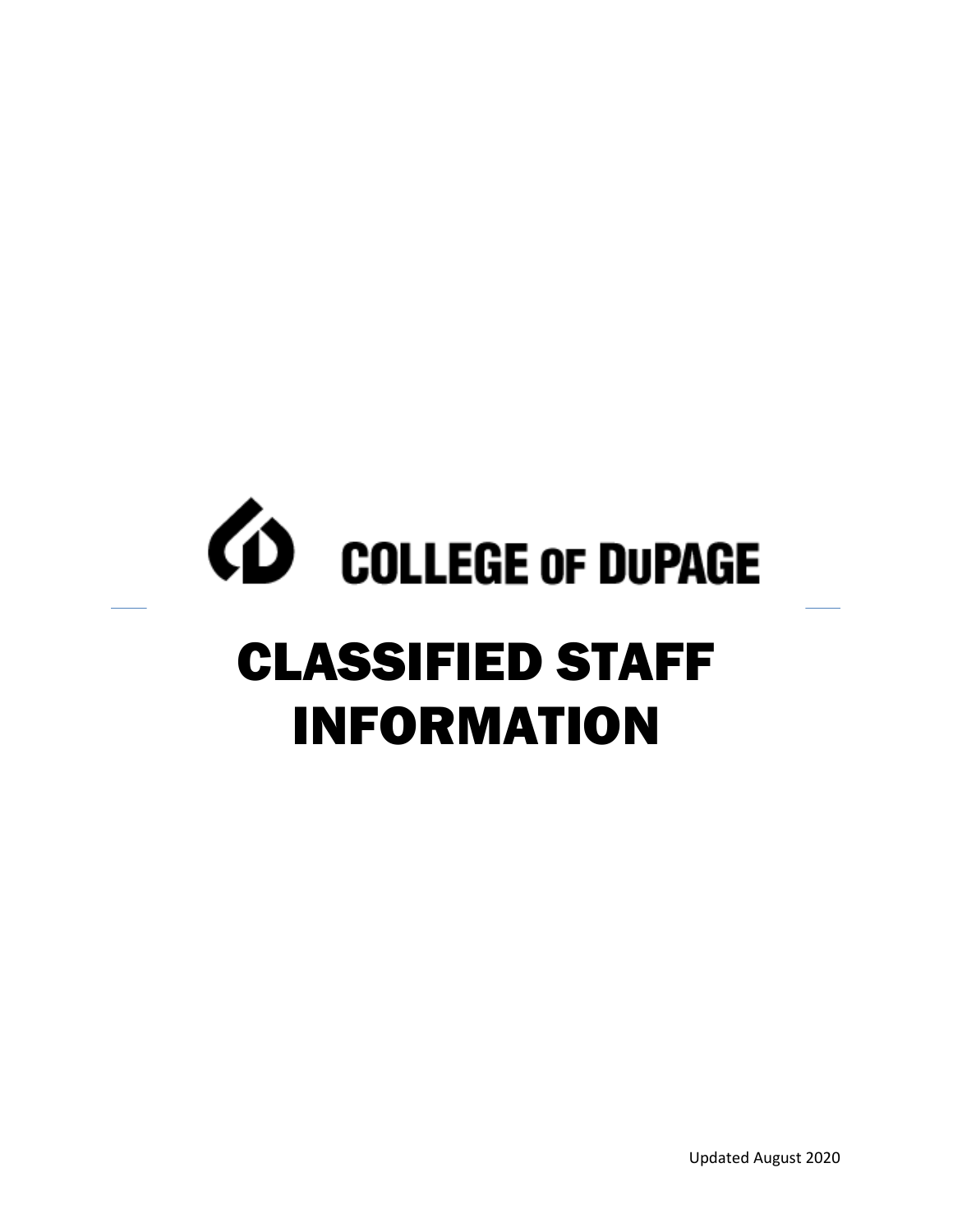# **Contents**

| OVERTIME WORK AND COMPENSATION FOR NON-EXEMPT EMPLOYEES  6 |  |
|------------------------------------------------------------|--|
|                                                            |  |
|                                                            |  |
|                                                            |  |
|                                                            |  |
|                                                            |  |
|                                                            |  |
|                                                            |  |
|                                                            |  |
|                                                            |  |
| FLEXTIME.                                                  |  |
|                                                            |  |
|                                                            |  |
|                                                            |  |
|                                                            |  |
|                                                            |  |
|                                                            |  |
|                                                            |  |
|                                                            |  |
|                                                            |  |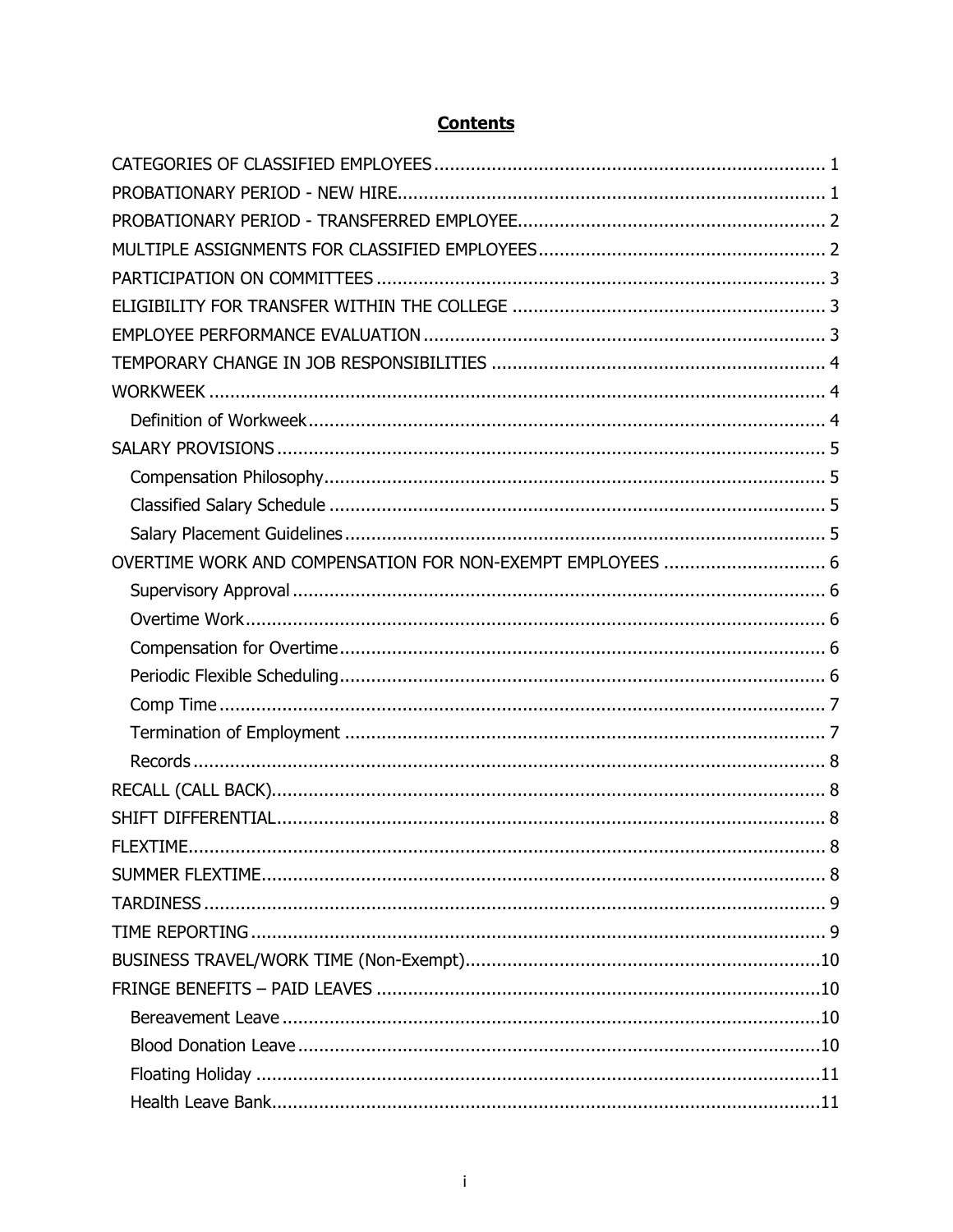| FMLA Guidelines for Maternity, Paternity, Adoption and Placement 16 |     |
|---------------------------------------------------------------------|-----|
|                                                                     |     |
|                                                                     |     |
|                                                                     |     |
|                                                                     |     |
|                                                                     |     |
|                                                                     |     |
|                                                                     |     |
|                                                                     |     |
|                                                                     |     |
|                                                                     |     |
|                                                                     |     |
|                                                                     |     |
|                                                                     |     |
|                                                                     |     |
|                                                                     |     |
| Tuition Waiver - Retiree                                            | .19 |
|                                                                     |     |
|                                                                     |     |
|                                                                     |     |
|                                                                     |     |
|                                                                     |     |
|                                                                     |     |
| PROFESSIONAL/EDUCATIONAL DEVELOPMENT PROGRAM & PROFESSIONAL DUES20  |     |
|                                                                     |     |
|                                                                     |     |
|                                                                     |     |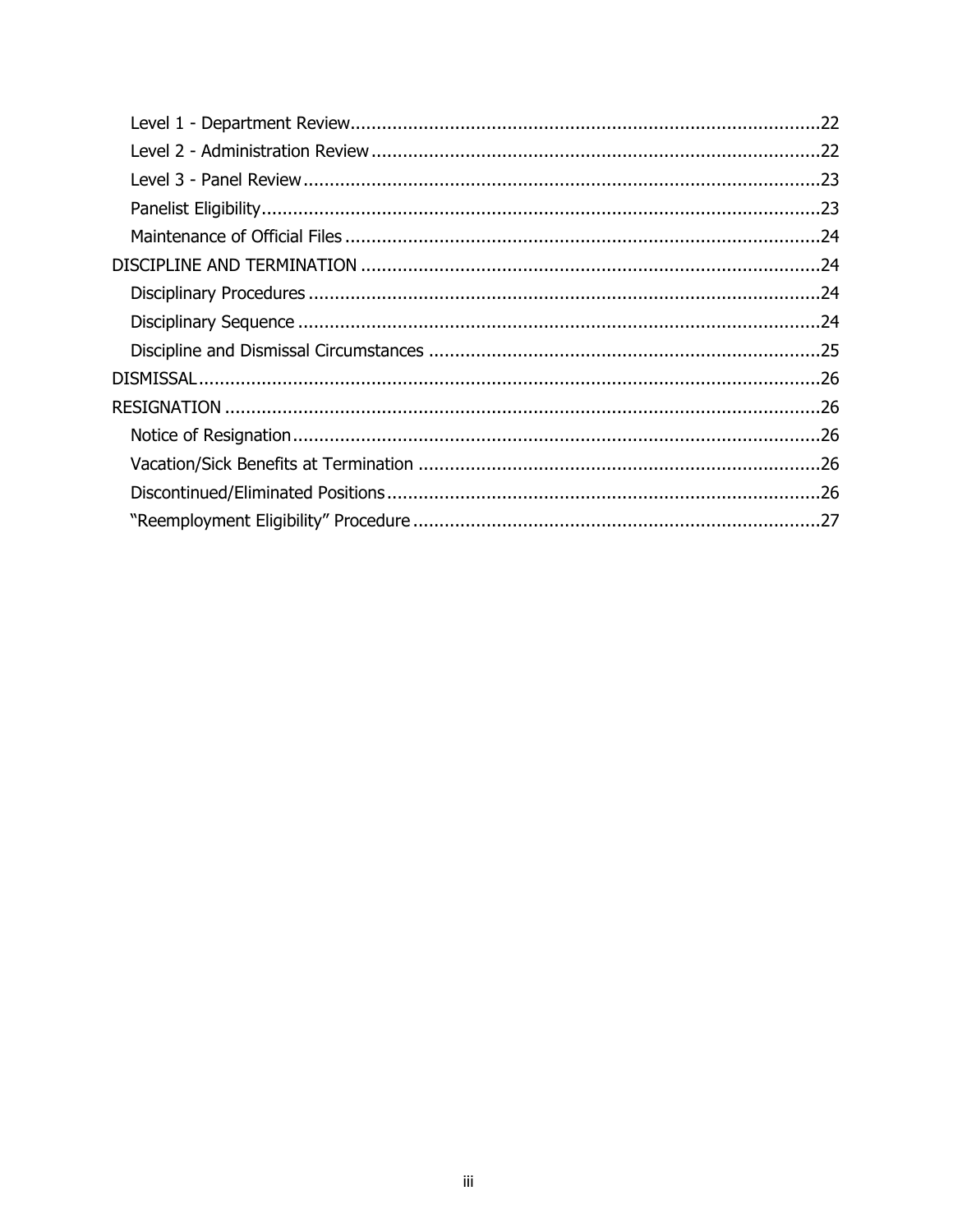## **This Guidebook provides information specific to Classified Staff. For All Employee Information, please refer to the All Employee Information Guidebook.**

# **CATEGORIES OF CLASSIFIED EMPLOYEES**

<span id="page-4-0"></span>The Board recognizes two primary categories of classified employees (Board Policy  $#15$ -[385\)](http://www.cod.edu/about/board_of_trustees/pdf/board_policies.pdf):

**Regular Employee:** A regular employee is hired with the expectation of continued employment subject to satisfactory performance.

**Grant Employee:** An employee who performs services funded by government or other external agency grants is an employee only for the duration of funding under the grant. Employment ends when the grant funding for the position ceases or an employee is otherwise terminated. Full-time and part-time grant employees are entitled to benefits equal to those of classified employees at the same level of benefits or as provided by grant funds.

Within each primary category, an employee is identified as full-time or part-time:

**Full-time Employee:** An employee who is regularly scheduled for 40 hours per week.

**Part-time Employee:** An employee who is regularly scheduled for less than 40 hours per week.

Finally, within each primary category, an employee is identified as exempt or non-exempt. Each position is determined exempt or non-exempt by established criteria based on the Federal Fair Labor Standards Act as interpreted by the Vice President of Human Resources. Exemptions are based on the specific job descriptions and duties of the position involved. Positions determined to be exempt are not covered by the minimum wage and overtime provisions of the law.

**Exempt:** An exempt employee does not record time worked. Leave requests must be sent and approved via myACCESS for vacation, sick leave, jury duty, or any other hours/days absent from the regular work schedule.

**Non-Exempt:** A non-exempt employee must record time worked and time away from the regular work schedule through the automated time reporting system each two week period.

**Note:** Temporary employees are not eligible for the benefit provisions described in this Guidebook.

## **PROBATIONARY PERIOD - NEW HIRE**

<span id="page-4-1"></span>A newly hired employee is on probation for the first 180 calendar days of employment at the College.

Any leave of absence granted during the probationary period will extend the probationary period by the length of the leave.

Certain restrictions to fringe benefits apply to newly hired employees during the probationary period. For example, vacation and sick leave eligibility is modified. Please check the appropriate sections of this guidebook.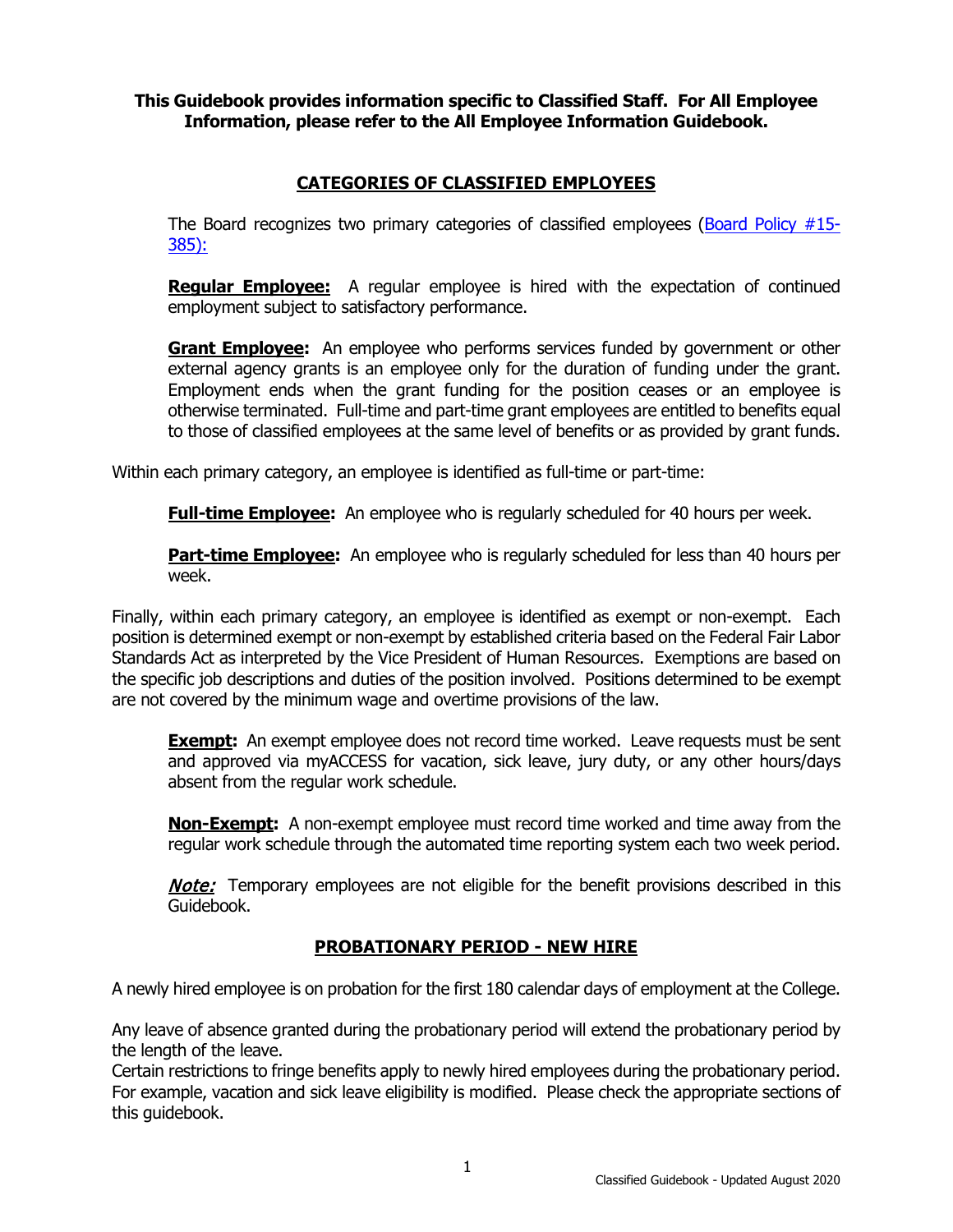Upon satisfactory completion of the probationary period and approval of the immediate supervisor, the employee will become a regular employee and will continue as such until resignation, transfer to a new position or termination by the College.

If, in the opinion of the supervisor, the employee's work during the probationary period is unsatisfactory, employment with the College may be terminated, or the probationary period may be extended in the sole discretion of the College. No reason is required for termination prior to completion of the probationary period. If the probationary employee is terminated, all contributions to the State Universities Retirement System (SURS) may be refunded.

# **PROBATIONARY PERIOD - TRANSFERRED EMPLOYEE**

<span id="page-5-0"></span>An employee who voluntarily or involuntarily transfers to another position within the College is on probation for the first 120 calendar days in that position.

Employees accepting a voluntary transfer will be removed from the category of regular employee and assume the status of a probationary employee except:

- 1. No restrictions apply to fringe benefits.
- 2. Notice of possible termination due to unsatisfactory performance must be given to the employee by the supervisor 30 days prior to termination action. No other notice is necessary.
- 3. One 30 day extension of the probationary period may be approved by the supervisor and Human Resources if notice is given to the employee prior to the end of the probationary period.

Upon satisfactory completion of the probationary period and approval of the immediate supervisor, the employee will return to the status of regular employee and will continue as such until resignation, transfer to a new position or termination by the employer for reasonable cause or lack of work.

If, in the opinion of the supervisor, the employee's work during the probationary period is unsatisfactory, employment with the College may be terminated.

Any leave of absence occurring during the probationary period will extend the probationary period by the length of the leave.

## **MULTIPLE ASSIGNMENTS FOR CLASSIFIED EMPLOYEES**

<span id="page-5-1"></span>Part-time employees (regularly scheduled less than 40 hours per week) and non-exempt full-time employees may not hold multiple assignments across the College. Classified employees who work full-time in an exempt position may be assigned a part-time faculty teaching assignment of one class, not to exceed five credit hours per term, in addition to their full-time position.

## **All assignments must be made in consultation with the supervisor.**

**Note:** These limits apply for each term (fall, spring, summer) with no carryover of unused hours to another semester.

Assignments under this provision will not be given if in conflict with the employee's normal duties, work hours or responsibilities. If a conflict becomes apparent following such an assignment, the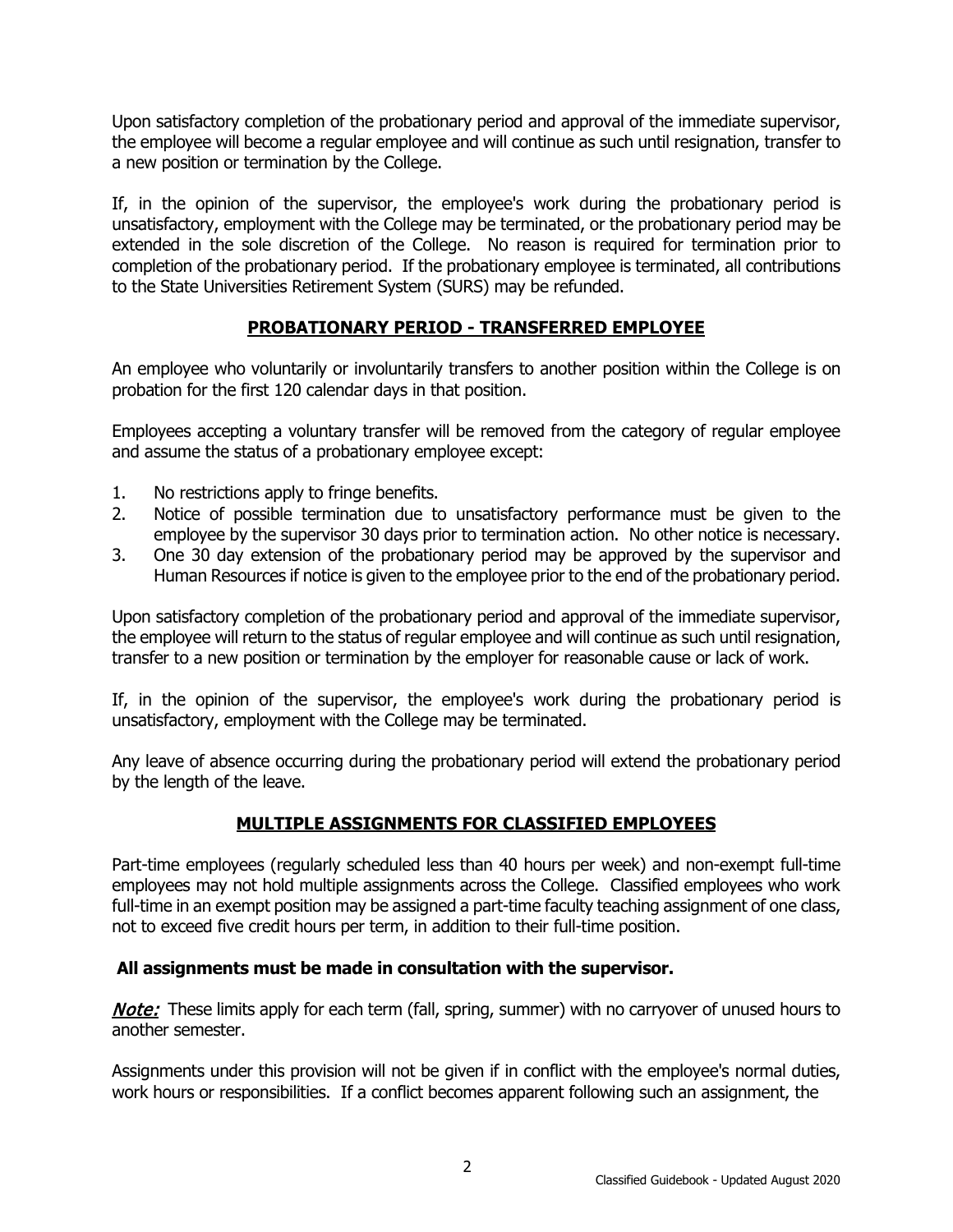College may remove the part-time faculty assignment. If the conflict will continue into the future, the College may not provide such part-time assignments to the employee in the future. Any exceptions to assignments under this section will require approval by the appropriate Cabinet Member.

# **PARTICIPATION ON COMMITTEES**

<span id="page-6-0"></span>The major purpose of committee activity is to implement and further the mission and goals of the College. It is valuable to have participation of all employee groups in the shared governance processes of the institution, provided this participation does not impede the day-to-day functions of the College.

**The supervisor will determine the impact of this participation on the individual's workload and on the department.** 

# **ELIGIBILITY FOR TRANSFER WITHIN THE COLLEGE**

<span id="page-6-1"></span>Current employees may apply for vacancies as they occur. The College encourages the development and professional growth of employees and gives full and equal consideration to qualified internal candidates. Job vacancies will be posted on the College's online job application site.

Qualified College employees will be given first consideration for open positions during the initial seven day job posting.

Employees seeking a new position at the College may be asked to submit to a post-offer physical, a background investigation, and/or additional skills testing as it relates to the new position.

Salary placement for internal transfer is reviewed in accordance with guidelines established by Human Resources.

## **EMPLOYEE PERFORMANCE EVALUATION**

<span id="page-6-2"></span>Employees are evaluated by the supervisor at least once a year. The evaluation is based on the immediate supervisor's assessment of the employee's overall job performance. The evaluation is conducted as fairly and objectively as reasonably possible according to procedures established by Human Resources.

The supervisor will complete performance evaluations for the employee:

- midway through the probationary period;
- at the conclusion of the probationary period;
- and annually thereafter between 4/1 and 6/15 for a review typically for the period between 7/1 of the prior calendar year and 6/30 of the current calendar year.

Following the evaluation, the supervisor and employee both sign the evaluation form. The employee may submit comments within two weeks of the evaluation date. A supervisor's response to an employee's concern or request will be completed within a reasonable time.

When a non-probationary employee receives an overall "Needs Improvement" rating, the development of a formal "Performance Development Plan" (PDP) is required for the employee.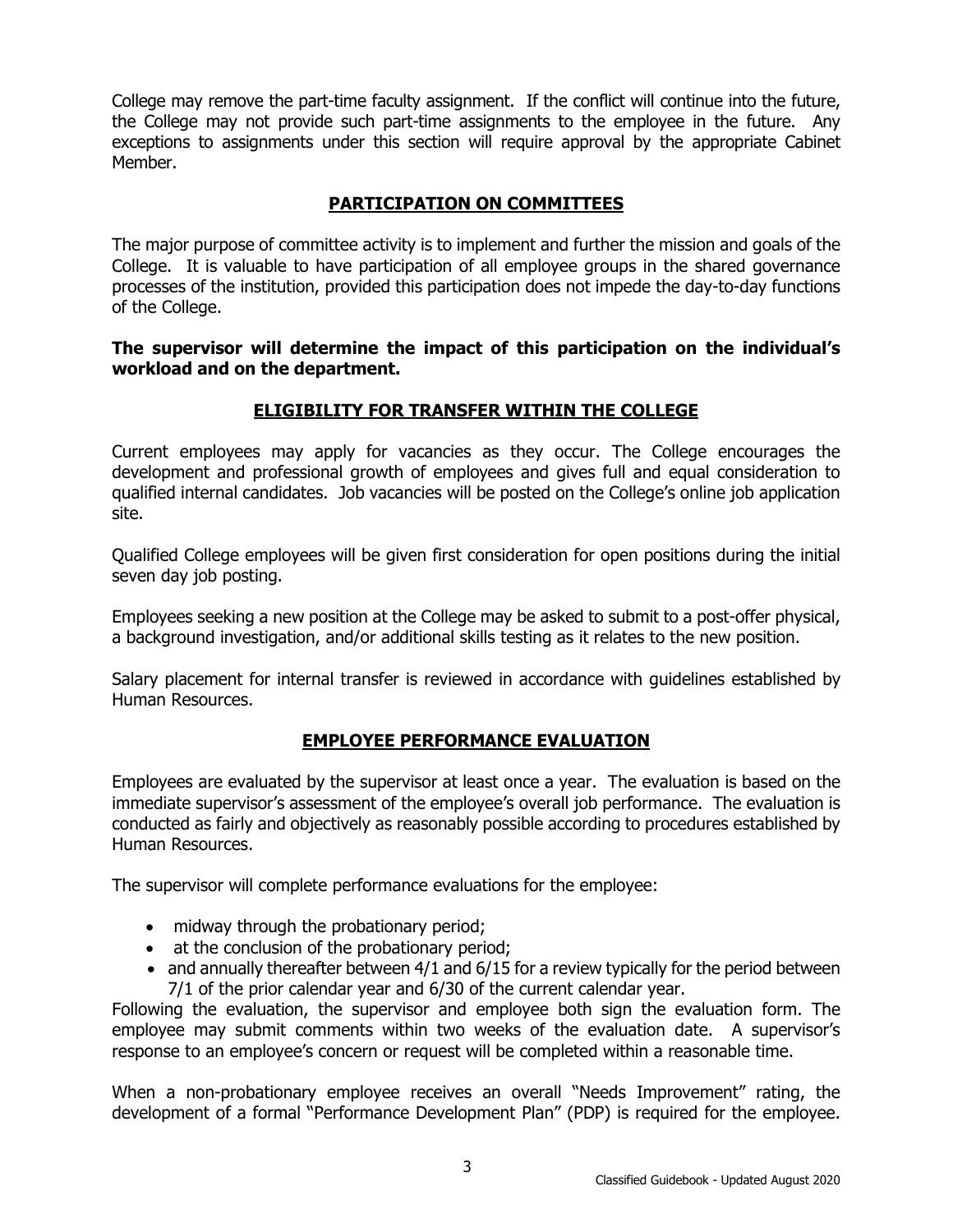The purpose of the Performance Development Plan is to help supervisors/managers and the employee address and resolve performance issues. The PDP communicates the performance issues, when an improved level of performance is to be achieved and the action steps that will assist the employee in meeting performance expectations. The supervisor/manager must consult with Human Resources before initiating and finalizing a PDP.

An employee who receives an overall rating of "Needs Improvement" on their performance evaluation will not be eligible for a pay increase on July  $1<sup>st</sup>$ .

The employee's performance will be evaluated throughout the PDP timeframe. Should the employee not demonstrate sufficient performance improvement, appropriate progressive discipline steps will be initiated up to and including termination of employment. Assuming ongoing progress, the employee will be re-evaluated in January. If the employee demonstrates improved and sustained performance resulting in an overall rating of "Meets Expectations", they will be eligible for a salary increase effective February 1<sup>st</sup> consistent with the increases awarded to employees the previous July, but prorated.

The original signed evaluation form must be sent to Human Resources to be retained in the employee's file.

## **TEMPORARY CHANGE IN JOB RESPONSIBILITIES**

<span id="page-7-0"></span>When a temporary vacancy exists in a position due to a leave of absence, separation, resignation, or extended illness, the unit administrator should consult with Human Resources to determine appropriate action. Please note this practice does not apply to short-term temporary illness of one week or less, or to vacation periods.

## **WORKWEEK**

<span id="page-7-1"></span>The regular full-time workweek schedule is generally 40 hours. As stated in **Board Policy #15-**[65,](http://www.cod.edu/about/board_of_trustees/pdf/board_policies.pdf) the workweek begins at 12:01 a.m. on Sunday and ends on the following Saturday at midnight.

## <span id="page-7-2"></span>**Definition of Workweek**

For eligible employees, days approved for sick leave, vacation time, floating holidays, College observed holidays, absence for supervisor approved professional meetings, as well as actual time worked, are considered part of the workweek.

A. Lunch periods are not part of the workweek.

- Lunch periods are of one-half hour duration;
- Every employee (except departments with prior approval from Human Resources whose work requires that lunch be part of the workday) regularly scheduled to work seven and one-half consecutive hours or more is required to take a 30 minute unpaid meal period beginning no later than the end of the fifth hour;
- Lunch periods are assigned by the area supervisor; and
- 30 minute unpaid lunch periods will automatically be deducted from time sheets that show no lunch taken after the fifth consecutive hour, except for those employees mentioned in "Section B".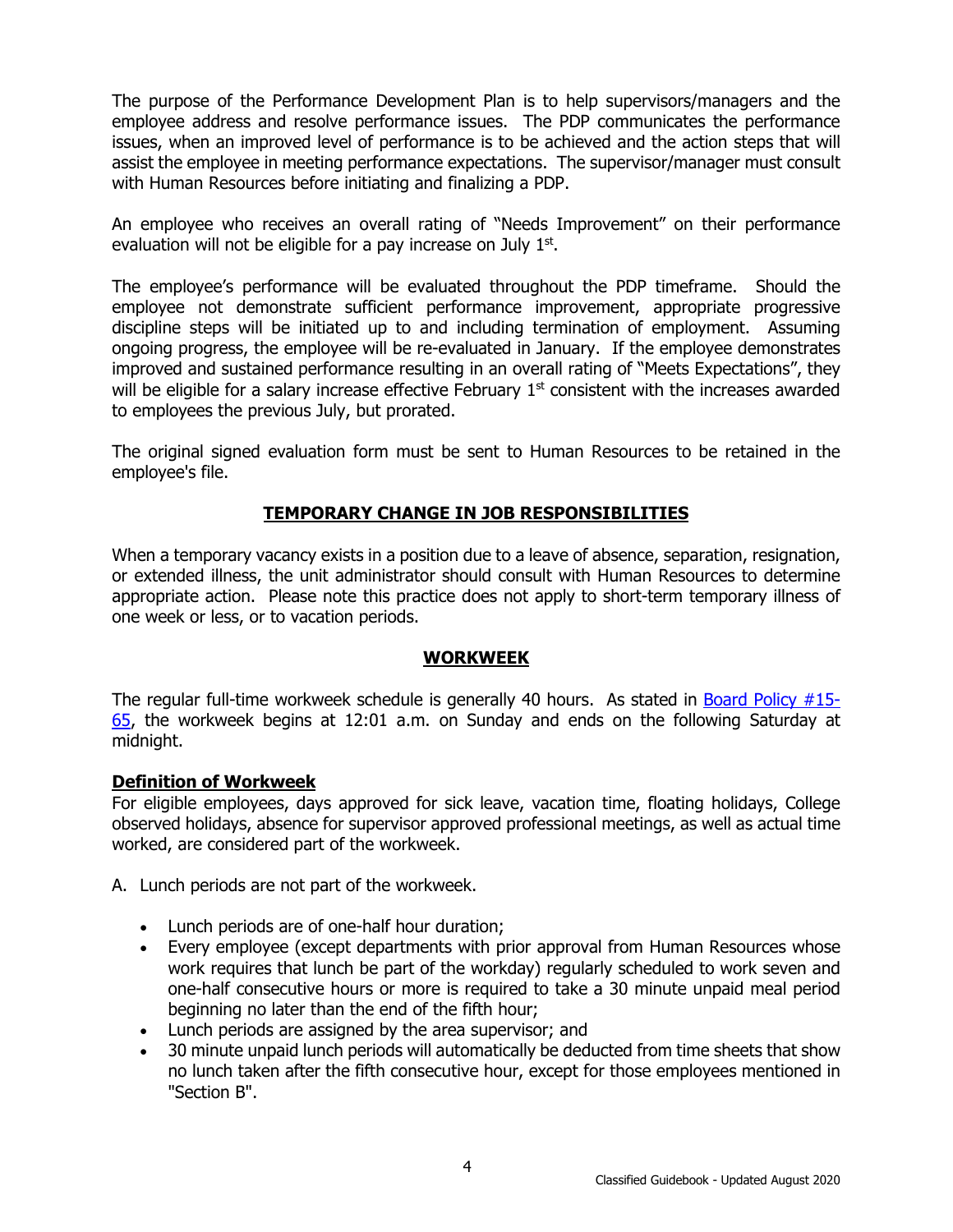- B. Break periods are limited to 15 minutes each, morning and afternoon, and are part of the workweek.
	- Break periods are non-cumulative;
	- Break periods are earned for each four hours worked; and
	- Break periods are assigned by the area supervisor.

## **SALARY PROVISIONS**

## <span id="page-8-1"></span><span id="page-8-0"></span>**Compensation Philosophy**

The College provides salary and benefits to its employees in order to obtain and retain individuals competent to perform the services the College delivers to its constituency. The College will provide these salaries and benefits on the basis of overall compensation philosophy, internal equity, and external competitiveness, within the parameters of fiscal responsibility.

## <span id="page-8-2"></span>**[Classified Salary Schedule](http://www.cod.edu/about/humanresources/pdf/classified-salary-schedule.pdf)**

## <span id="page-8-3"></span>**[Salary Placement Guidelines](http://www.cod.edu/about/humanresources/pdf/salary_placement.pdf)**

The College wants to ensure that your compensation is accurate. Please check your pay rate and deductions, and call Human Resources or Payroll with any questions. The College does collect overpayments.

A payroll calendar is posted annually on the employee portal at [insideCOD.](https://inside.cod.edu/employees/Pages/default.aspx) Regular full-time exempt classified employees are paid on a current basis. All other classified employees are paid on a two week delayed basis.

Should the College award salary increases in a given year, the following will apply:

- Employees close to the maximum of the range will receive an increase added to their base pay up to the amount of overall general increase granted not to exceed the maximum of the range. Any employee who reaches the maximum of their range and does not receive the full amount of the overall general increase shall receive a stipend equivalent to the dollar amount of the percentage not received.
- Employees over the top of the range will not receive an increase to their base pay and will receive a stipend equivalent to the full amount of the overall general increase percentage granted to eligible employees that are within range.
- Employees hired between April 1 and June 30 of the current year will not receive a salary increase unless they need to be brought to the minimum of their assigned range on the salary schedule effective July 1.
- A salary increase may be withheld for any employee who has been notified in writing of areas in need of improvement upon recommendation of the immediate supervisor. If improvement is not apparent within a reasonable time, written notice of the intended action will be given to the employee by the supervisor. See section on [Discipline and Termination.](#page-27-1)

As explained in the "Employee Performance Evaluation" section of this Guidebook, an employee who receives an overall rating of "Needs Improvement" on their performance evaluation will not be eligible for a pay increase on July  $1<sup>st</sup>$ . If the employee demonstrates improved and sustained performance resulting in an overall rating of "Meets Expectations", they will be eligible for a salary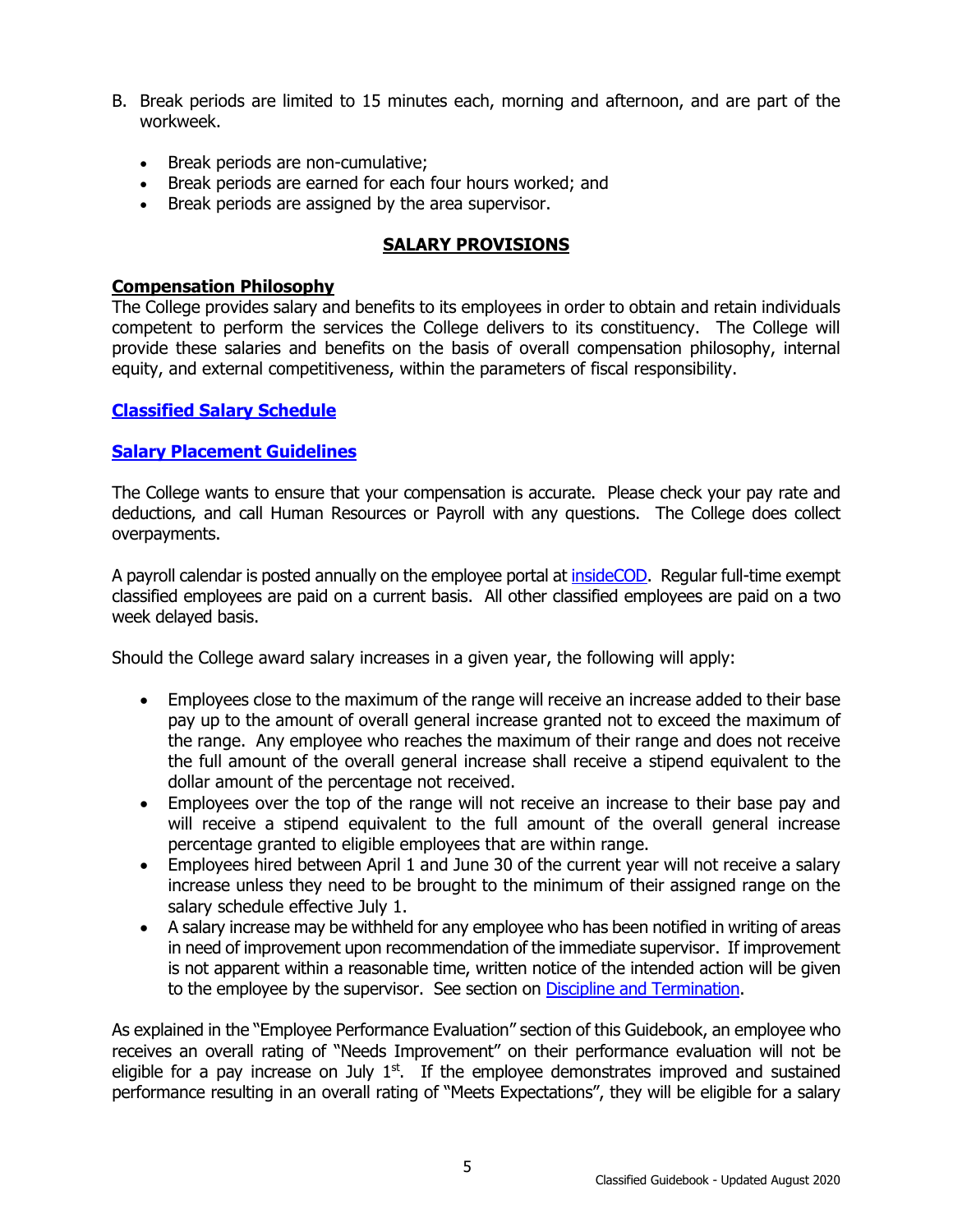increase effective February  $1<sup>st</sup>$  consistent with the percentage increase awarded to employees the previous July.

## **OVERTIME WORK AND COMPENSATION FOR NON-EXEMPT EMPLOYEES**

## <span id="page-9-0"></span>**Exempt employees are not entitled to overtime pay or compensatory time ("comp time").**

### <span id="page-9-1"></span>**Supervisory Approval**

Supervisors are responsible for the proper use of comp time, overtime, and periodic flexible scheduling for non-exempt employees.

#### <span id="page-9-2"></span>**Overtime Work**

Non-exempt employees may be required to work overtime. Overtime is defined as time worked by non-exempt employees over 40 hours per workweek, including jury duty, and supervisor approved professional meetings.

The immediate supervisor will provide reasonable notice, when possible, that it is necessary to work overtime. All overtime must be approved in advance by the appropriate administrator or the authorized approver. Overtime should be permitted or scheduled only in exceptional situations. Unauthorized overtime may result in disciplinary action.

#### <span id="page-9-3"></span>**Compensation for Overtime**

For non-exempt employees, overtime will be compensated at the rate of time and one-half the employee's regular rate. Compensation for overtime hours will be through the comp time parameters, as described below, or through any applicable collective bargaining agreement. However, if the appropriate administrator determines that the use of comp time is not feasible, then the non-exempt employee will be paid for the overtime worked. **The authorizing administrator must send an e-mail to Payroll authorizing payment for overtime worked in lieu of receiving comp time.**

## <span id="page-9-4"></span>**Periodic Flexible Scheduling**

Subject to operational needs, supervisors may permit a non-exempt employee periodically to utilize 'flexible scheduling' to allow for minor deviations from his/her regular schedule. Periodic flexible scheduling occurs when, with supervisor approval, a non-exempt employee works either less than or in excess of 8 hours on a workday, and is allowed to adjust his/her work hours on another workday, within the same workweek, by a corresponding amount of time. Periodic flexible scheduling may not span more than 1 workweek and may not exceed a total of 40 hours worked per workweek.

#### Examples:

- 1. A non-exempt employee works 10 hours on a Tuesday; the non-exempt employee could work 2 hours less on the remaining day(s) in that workweek, with prior supervisor approval.
- 2. With prior supervisor approval, a non-exempt employee works 6 hours on a Monday. If the non-exempt employee wants to make-up the 2 hours not worked, he/she could:
	- o work 2 additional hours on the remaining day(s) in that workweek; or,
	- o request 2 hours accrued paid leave time or accrued comp time hours.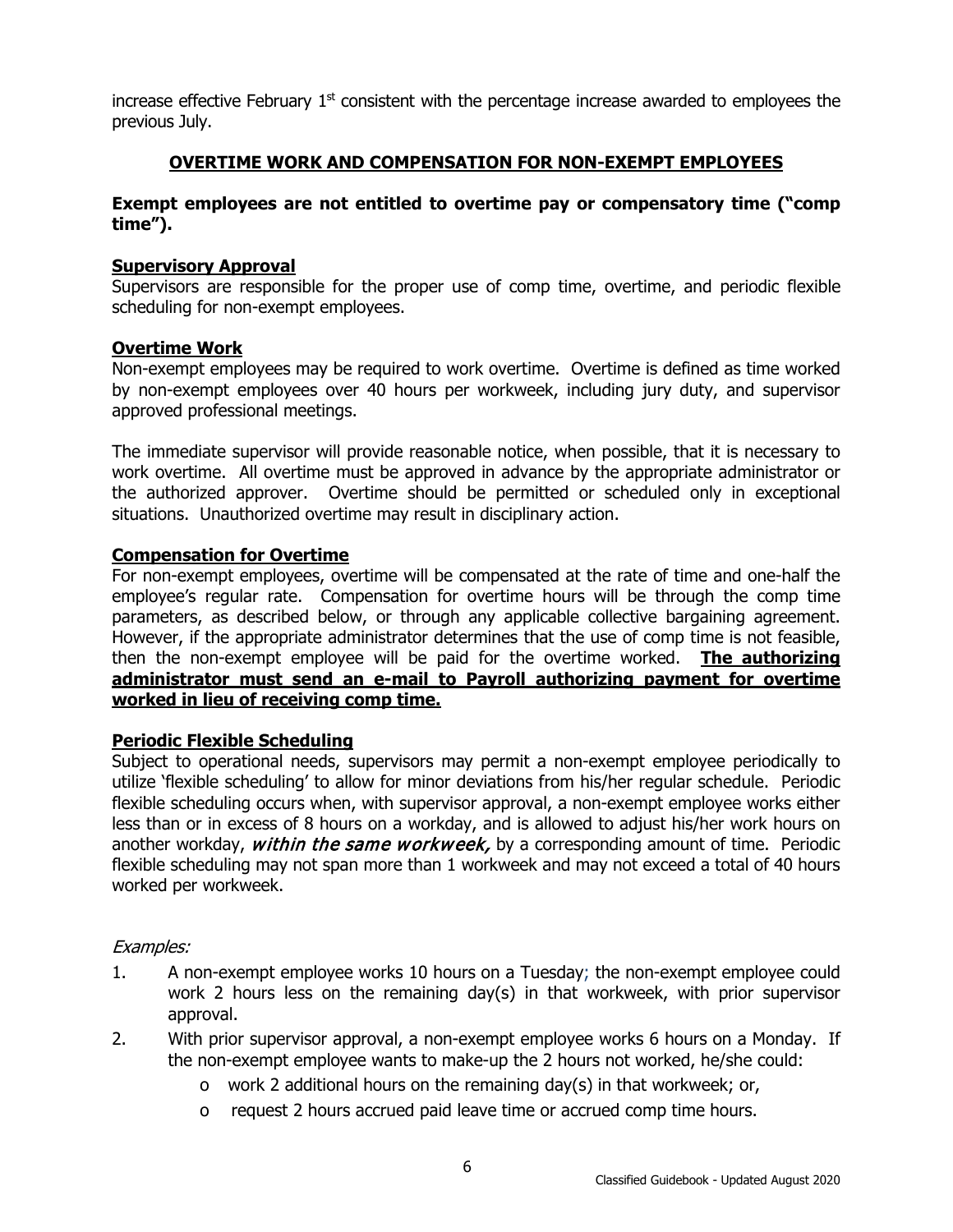# <span id="page-10-0"></span>**Comp Time**

Comp time may be earned when a non-exempt employee works overtime. For each hour worked over 40 hours per week, a non-exempt employee may earn 1.5 hours of comp time. Non-exempt employees must obtain supervisor approval prior to working overtime and prior to using comp time.

- 1. Comp Time Bank. There is a maximum comp time accrual not to exceed 60 hours. If a non-exempt employee's comp time bank reaches the maximum, the non-exempt employee will be strongly encouraged to use his/her comp time as soon as reasonably possible. If an employee has 60 hours or more in his/her comp time bank, additional comp time earned may be paid to the non-exempt employee. Any comp time unused after June  $30<sup>th</sup>$  of each year may be paid to the non-exempt employee, at the discretion of the College.
- 2. Use of Comp Time.
	- (a) Accumulated comp time must be taken as soon as practical after the end of the payroll period in which the comp time was earned.
	- (b) Requests to use accrued comp time require supervisor approval and shall not unduly disrupt operations. A supervisor should consider the normal work schedules of the department or division, anticipated peak workloads based on past experience, the availability of substitute staff, and emergency requirements for staff and services in determining when comp time may be taken.
- 3. Comp time hours earned and used must be tracked through the automated time reporting system.

Hours worked in excess of 40 hours in a workweek should be designated in the dropdown menu as "Compensatory Time Earned" in the "Other Time Hours" category of the automated time reporting system. These hours are then automatically calculated at 1.5 hours for each hour worked in excess of 40 in a workweek and placed in the non-exempt employee's comp time bank. The use of comp time banked hours must be tracked by utilizing "Compensatory Time Used" from the drop-down menu in the automated time reporting system.

4. The College may at any time, at its option, pay a non-exempt employee for all or part of the non-exempt employee's accumulated comp time.

**Example:** A non-exempt employee works 42 hours in a workweek. The non-exempt employee will be paid for 40 hours, and the non-exempt employee's comp time bank will be credited with 3 straight time hours (2 hours worked over 40 multiplied by 1.5). If that non-exempt employee already has 60 hours in his/her comp time bank, he/she may receive the 3 straight time hours of pay instead of having those hours deposited into the comp time bank.

## <span id="page-10-1"></span>**Termination of Employment**

Upon termination of employment, a non-exempt employee will be paid for unused comp time at (A) the average regular rate received by such non-exempt employee during the last 3 years of the non-exempt employee's employment, or (B) the final regular rate received by such employee, whichever is higher.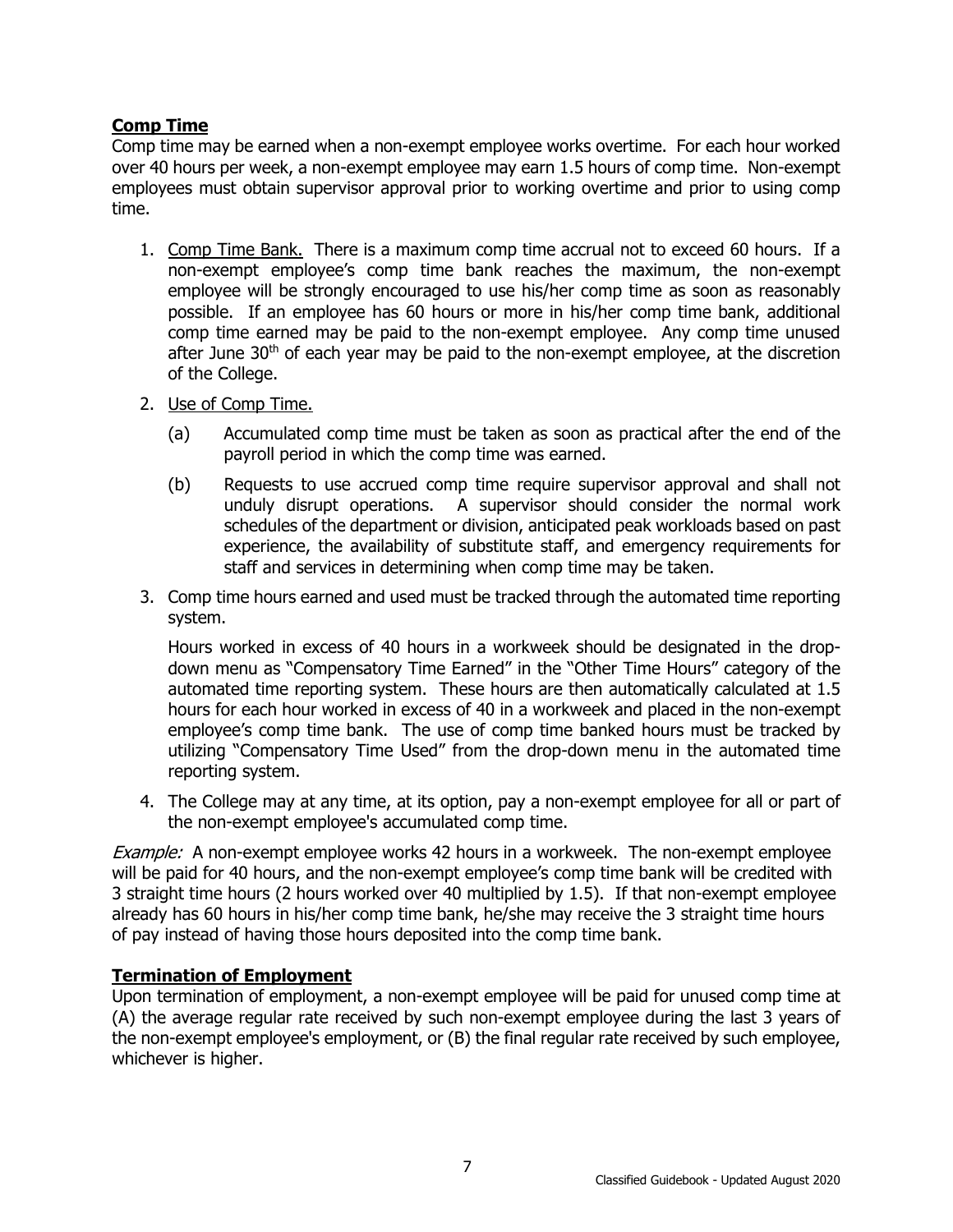## <span id="page-11-0"></span>**Records**

The College's Payroll Office will keep records of comp time, which will be available to all employees through the leave plan summary page on the [myACCESS](http://myaccess.cod.edu/) time reporting system. The College also will maintain all records as required by law.

# **RECALL (CALL BACK)**

<span id="page-11-1"></span>A non-exempt employee who has left the workplace and who is called back to work after that time (not including travel time), but before the employee reports for the next regularly assigned workday, will be guaranteed a minimum of two hours of pay at the employee's straight time rate [\(Board Policy #15-185\)](http://www.cod.edu/about/board_of_trustees/pdf/board_policies.pdf).

## **SHIFT DIFFERENTIAL**

<span id="page-11-2"></span>Full-time, non-exempt employees will qualify for differential pay for work performed during the second or third shift provided the employee works over one-half the normal premium shift hours in a week or where the employee is regularly scheduled for substantially flexible/variable hours [\(Board Policy #15-75\)](http://www.cod.edu/about/board_of_trustees/pdf/board_policies.pdf).

## **FLEXTIME**

<span id="page-11-3"></span>Flextime is a flexible work schedule that permits a variable starting and quitting time within limits set by the supervisor. Flextime may be an option in some positions. Petitions for a flexible schedule should be submitted to the immediate supervisor. The needs of the College are the first consideration in granting flextime. All work schedules may be adjusted or modified with reasonable notice by the supervisor based upon the needs of the College.

## **SUMMER FLEXTIME**

<span id="page-11-4"></span>The College operates on a four day schedule Monday through Thursday during the Summer Term. Some areas of the College are open additional days of the week. Full-time benefited classified employees working in a department on a four day schedule are to work a reduced week of 38 hours for 40 hours' pay. Eligible employees are given an eight hour holiday for Memorial Day and the Fourth of July. To cover the remaining 30 hour workweek, employees may choose not to take six 15 minute breaks to equal one and one-half hours of "work time". A maximum of one and one-half hours of break time can be accumulated as "work hours". This option is only available with supervisory approval.

Optional schedules available with supervisory approval are:

- Work four nine and one-half hour days (Monday through Thursday).
- Work four eight hour days (32 hours) with one vacation day (six hours) taken each week. Exempt employees must initiate a leave request via myACCESS and have it approved by their manager for vacation days indicating the total number of daily hours taken on each Leave Reporting Form submitted for hours during the summer schedule. Non-exempt employees must indicate the time taken as vacation through the automated time reporting system.
- Non-exempt employees can also work four eight hour days (32 hours) with a six hour reduction in pay but no reduction in benefits, other than vacation accrual. Non-exempt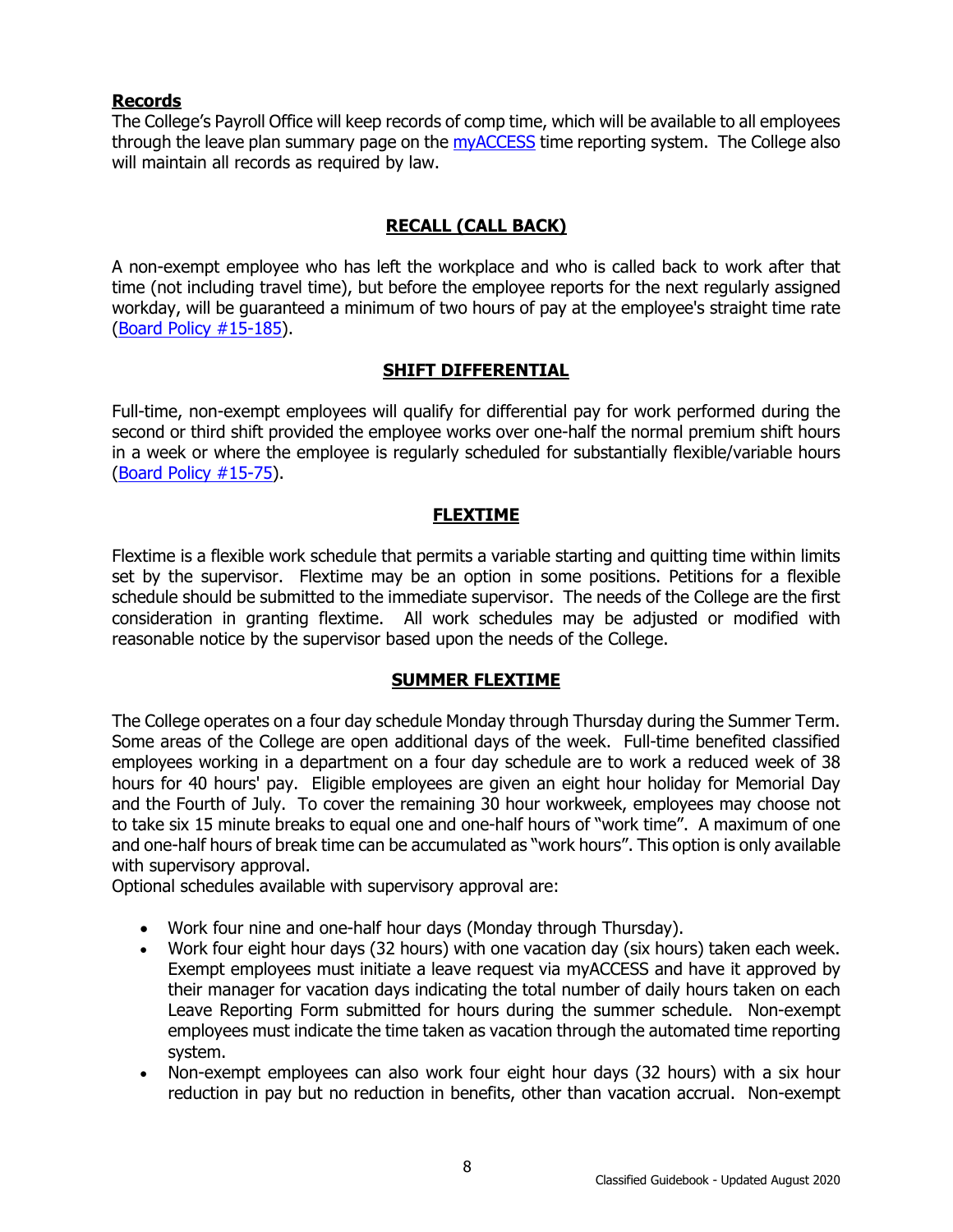employees must indicate the time taken without pay through the automated time reporting system.

In some cases, the operational needs of the College may not permit the use of some, or all, of these options. The supervisor will determine the availability of summer flextime.

**Note:** If a full-time employee is sick or uses bereavement time during a week, the employee will receive a maximum of 40 hours pay, two being summer flextime hours.

The following pertains to those who elect, with supervisory approval, to work an optional schedule:

- Vacation days accrue based upon hours worked, plus two summer flextime hours, for full-time employees who are entitled to benefits.
- Life insurance and medical/dental/vision insurance coverages are not affected by the summer schedule, provided the employee works at least 75 percent of their regularly scheduled weekly hours in accordance with the normal academic year. The time may include time worked, paid sick days, vacation days, and/or holidays (except designated nine month positions).
- Employees on an optional schedule are charged the actual hours in the appropriate day for time taken for vacation or sick leave, based on their pre-approved summer schedule.
- A half day of a scheduled nine and one-half hour day for vacation or illness is counted as four and three-quarter hours for these purposes and should be so reported.
- Floating holidays are limited to eight hours (prorated for benefited employees working 30 to 40 hours per week).

Each employee who requests a summer option must indicate to the supervisor, in writing, a preference for workdays including starting and ending times. Supervisors will determine whether any proposed work schedules meet the operational needs of the College. If the supervisor approves, each employee's work schedule is submitted to the area Administrator for final approval.

# **TARDINESS**

<span id="page-12-0"></span>Employees are expected to be at work at the time agreed upon with their supervisor. Employees are expected to notify their immediate supervisor when they will be more than 30 minutes late.

For non-exempt employees, tardiness of eight or more minutes per any given quarter hour will result in a pay reduction corresponding to the number of quarter hour increments late. It is the responsibility of the supervisor to determine if an employee is tardy.

Recurring incidents of tardiness will require the employee to correct the problem. Documentation of any written supervisory intervention will be forwarded to the employee's file in Human Resources. Failure to resolve the problem may result in disciplinary action, up to and including termination of employment [\(See Discipline and Termination\)](#page-27-1).

## **TIME REPORTING**

<span id="page-12-1"></span>Non-exempt employees are required to complete a time record either electronically or by paper. All time records must reference hours worked (regular hours) and hours are to be recorded by in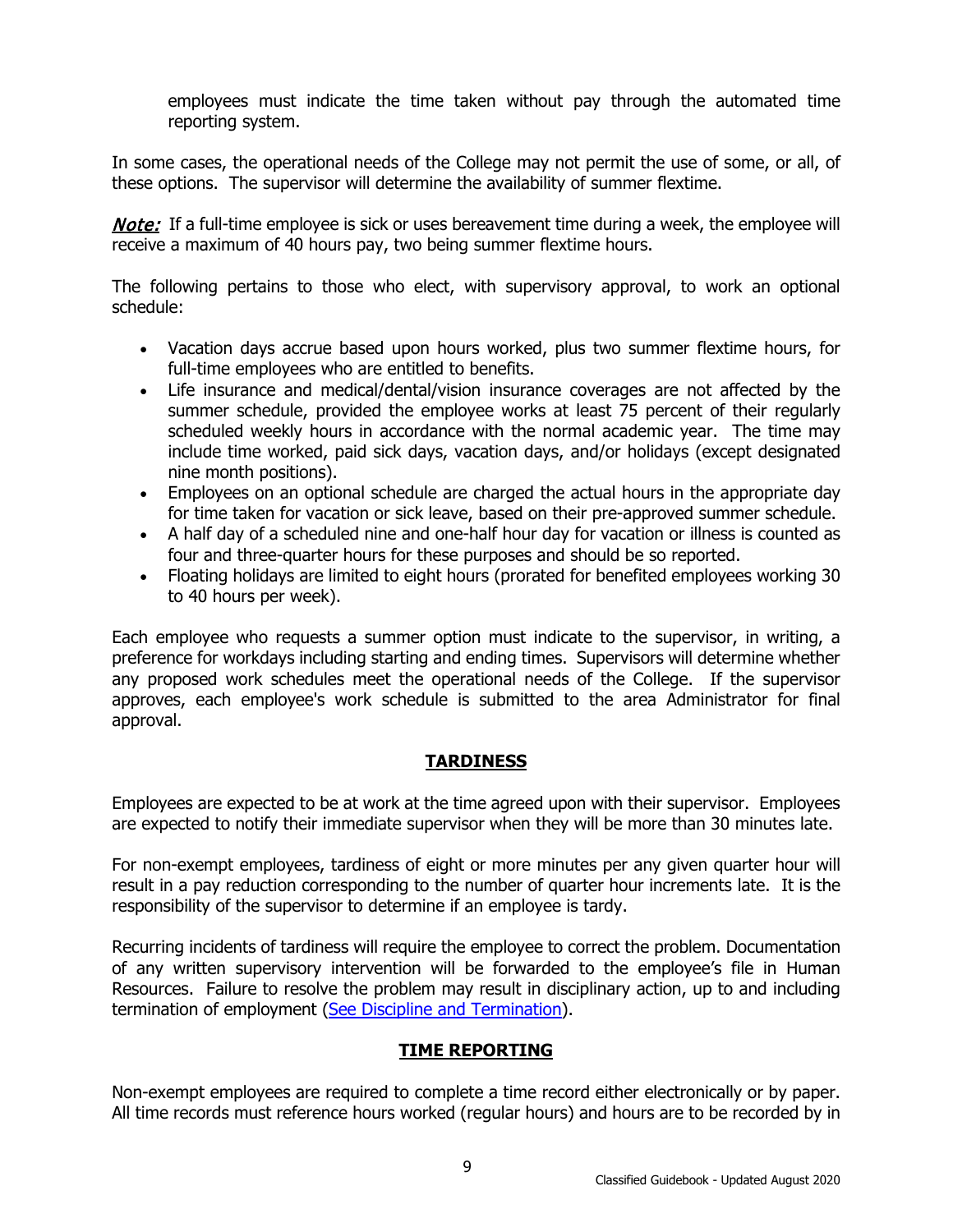and out time. Hours not worked but used, such as sick, vacation, holiday hours and so forth, are to be reported as a cumulative daily total, for example vacation - six hours. Employees must designate what type of leave was used and are encouraged to check their leave balances on myACCESS to ensure hours are available. Employees must submit their time record [myACCESS](http://myaccess.cod.edu/) to ensure hours are available. acknowledging the hours reported are true and correct and their supervisor (or designee) will review and approve. Time records must be approved by the employee's supervisor (or designee) and submitted to the Payroll Office by the established cutoff date.

Employees must use designated time clocks if required by the department supervisor. Supervisors must specify on the time card any adjustment of hours, initial, and send a copy to the employee. Supervisors will enter the employee's time into the automated time reporting system (Web Time) and, on behalf of the employee, submit the electronic timesheet to the Payroll Office.

**NOTE:** It is the responsibility of the employee to monitor paid leave time available and not to exceed it.

## **BUSINESS TRAVEL/WORK TIME (NON-EXEMPT)**

<span id="page-13-0"></span>Employees may be eligible for compensation for the time they spend traveling. Human Resources should be consulted to determine the appropriate calculation.

# **FRINGE BENEFITS – PAID LEAVES**

<span id="page-13-1"></span>See "Leave Plan Summary" in [myACCESS](http://myaccess.cod.edu/) for your paid leave balances.

## <span id="page-13-2"></span>**Bereavement Leave**

**Eligibility:** Employees who are regularly scheduled to work 30 or more hours per week.

**Description:** These employees may be allowed up to five bereavement days per qualified incident for "immediate" family members. Immediate family is defined for the purpose of bereavement leave as parents, spouses, brothers, sisters, children, grandparents, grandchildren, parent-in-law, brothers-in-law, sisters-in-law, aunts/uncles, nieces/nephews, unmarried partner/fiancé, step and half relatives that are specified within these familial relationships, any individual for whom employee has legal guardianship status. Bereavement days are subtracted from sick days.

Employees may be allowed an additional five (5) days up to a maximum of ten (10) work days of unpaid leave to attend a funeral of a child, make arrangements necessitated by the death of the child and to grieve the death of a child. If an employee suffers the death of more than one child in any 12-month period, the employee may be allowed up to six weeks of unpaid bereavement leave in the 12-month period. Leave time for this provision must be used within 60 days after the employee receives notice of the death of his or her child. "Child" is defined as employee's biological son or daughter, adopted, or foster child, a stepchild, legal ward, or a child of a person standing in loco parentis. Employees may elect to substitute accrued vacation for unpaid leave available provided under policy.

## <span id="page-13-3"></span>**Blood Donation Leave**

**Eligibility:** Employees who are regularly scheduled to work 30 or more hours per week and have been employed at the College for a period of 120 days or more.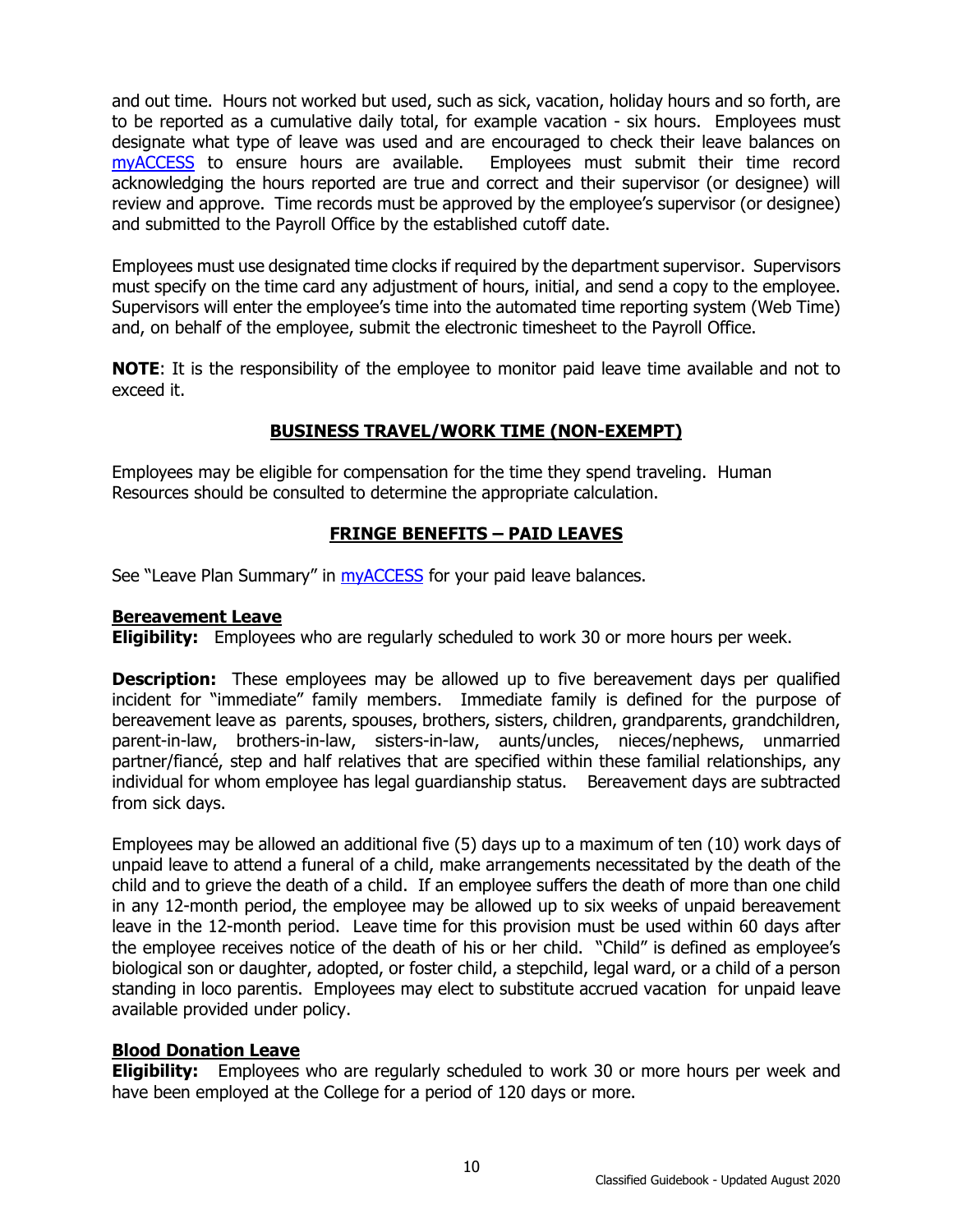**Description:** Eligible employees may request up to one hour paid leave time every 56 calendar days to donate blood and up to two hours to donate blood platelets when done in accordance with nationally recognized standards.

- 1. The employee is only entitled to blood donation leave if the supervisor consents in advance to the employee's request for leave.
- 2. As a condition of approving the leave, the supervisor may require the employee to provide documentation of the donation.

## <span id="page-14-0"></span>**Floating Holiday**

**Eligibility:** Employees who are regularly scheduled to work 30 or more hours per week.

**Description:** Employees who are regularly scheduled to work 30 or more hours per week may take floating holiday hours as granted by the administration each fiscal year\*. The needs of the College will be the primary consideration in approving a floating holiday.

- The request should be submitted to the supervisor at least two weeks in advance.
- The holiday must be used during the fiscal year in which it is granted (before June 30).
- New employees become eligible for the floating holiday in the fiscal year in which they complete their probationary period.
- The holiday may not be taken during the first 120 days of employment.
- Floating holidays do not accumulate.

\*College administration may grant more than one floating holiday per year if the College is open on one or more of the College observed legal holidays.

## <span id="page-14-1"></span>**Health Leave Bank**

**Eligibility:** Newly hired employees who are regularly scheduled to work 30 or more hours per week may join immediately by contributing the prorata annual premium within 30 days of their employment date. Current employees regularly scheduled to work 30 or more hours per week may join between June 1 and June 30 of each year for membership in the succeeding fiscal year. The health leave bank will be available to employees after six months of membership in the bank and after exhaustion of the employee's accumulated health leave or any other earned paid leave. The health leave bank is not available if other compensation is being received for the absence, i.e. worker's compensation, disability, etc. Employees who terminate employment and return will be treated as a new employee if rehired.

**Description:** The health leave bank is a voluntary collection of donated sick leave hours from benefited employees to other college employees to be used as an extension of paid leave in case of an extended illness or accident. An employee may apply for time from the health leave bank from the Vice President of Human Resources.

To request time from the Health Leave Bank, contact Human Resources. For additional information, please review the "Information and Procedures for Time Off for Medical Reasons", which is located under the HR Benefits/Information and Procedures section of the employee portal at [insideCOD.](http://inside.cod.edu/)

## <span id="page-14-2"></span>**Holidays**

Generally, when a holiday falls on a Saturday, the holiday is observed the preceding Friday; when a holiday falls on a Sunday the holiday is observed on the following Monday. Check the Holiday [Calendar](https://inside.cod.edu/employees/Pages/default.aspx) for College observed holidays. For a description of the holidays that are observed by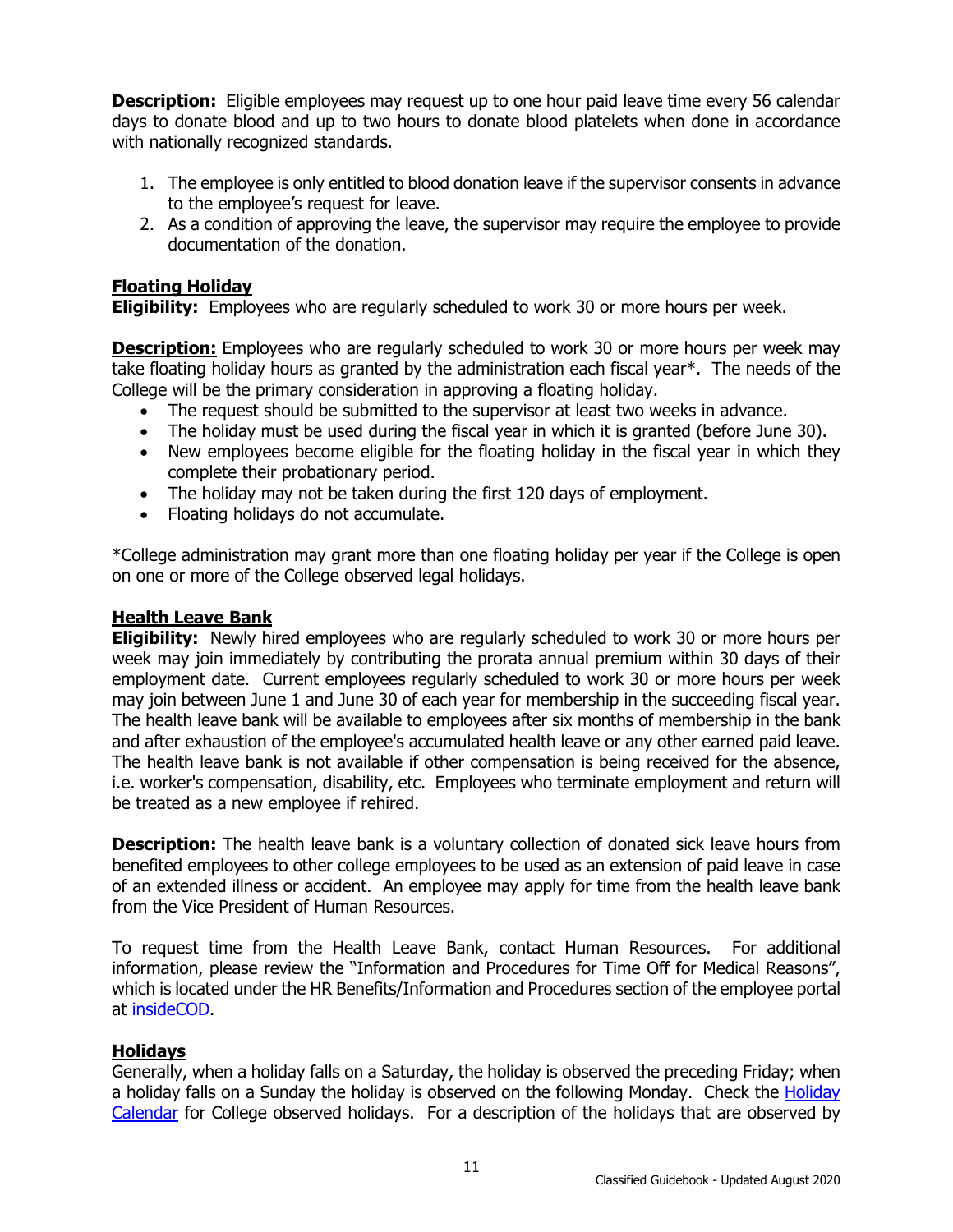the College and more detailed information, please refer to the Holiday Overview which is located under the HR Benefits/Information and Procedures section of the employee portal at [insideCOD.](http://inside.cod.edu/)

**Eligibility:** Employees who are regularly scheduled to work 20 or more hours per week, upon employment are eligible for paid holidays that are observed during their normally scheduled workweek. The total number of hours worked plus holiday hours shall not exceed the total regularly scheduled hours for the workweek. Employees that are regularly scheduled to work less than 20 hours per week are not paid for holidays. Please refer to the Part-Time Employee [Holiday Pay Memo](http://www.cod.edu/about/humanresources/pdf/holiday_pay_part_time_employees.pdf) for additional information regarding eligibility for employees regularly scheduled to work 20 or more hours per week.

To be eligible for Holiday Pay, an employee must work their scheduled shift the day before and the day after the holiday unless the employee was not scheduled to work due to a preapproved absence (i.e. preapproved vacation time or Family Medical Leave – FMLA). Any exceptions for an absence due to extenuating circumstances may require documentation for approval to receive Holiday Pay.

## <span id="page-15-0"></span>**Sick Leave**

**Eligibility:** Employees who are regularly scheduled to work 30 hours or more per week upon employment.

**Description:** An eligible employee is entitled to 16 workdays of sick leave per fiscal year.

New employees receive eight days' sick leave for the first six months of employment. An additional eight days become available after six months. Eight hours (one day) can be donated to the Health Leave Bank, if the employee so desires, leaving 120 hours (15 days) available for personal use. Each subsequent year (after completion of the first year of benefited service), the employee is credited with 16 days of sick leave at the beginning of the fiscal year (July 1). Carryover of unused sick leave accumulation will be allowed up to a maximum of 300 days (2,400 hours) in addition to the 16 day entitlement for the current year, not to exceed 316 days at any point in time.

Paid sick leave is to be taken when the employee is sick and unable to work, or for treatment by a health care practitioner.

## Effective January 1, 2017:

Each fiscal year, the employee may use up to eight (8) days of their sick leave balance when there is a sickness, medical appointment or disability involving a member of the employee's immediate family which requires the employee's personal care. Immediate family is defined for the purpose of paid sick leave as child, stepchild, spouse, domestic partner, sibling, parent, mother-in-law, father-in-law, grandchild, grandparent, or stepparent. Vacation Leave may also be used for a sick family member. No sick leave time accumulated from previous fiscal years can be used for sick leave time for the illness, injury or medical appointment of the employee's family member.

**Note:** In no case may sick hours exceed normal work hours in a given week.

## <span id="page-15-1"></span>**Procedure for Sick Leave**

An eligible employee who requests sick leave must notify the supervisor as early as possible, but at least prior to the starting time of the scheduled shift. If the supervisor is unavailable upon notification, voice mail and/or e-mail may suffice. Please check with your supervisor; special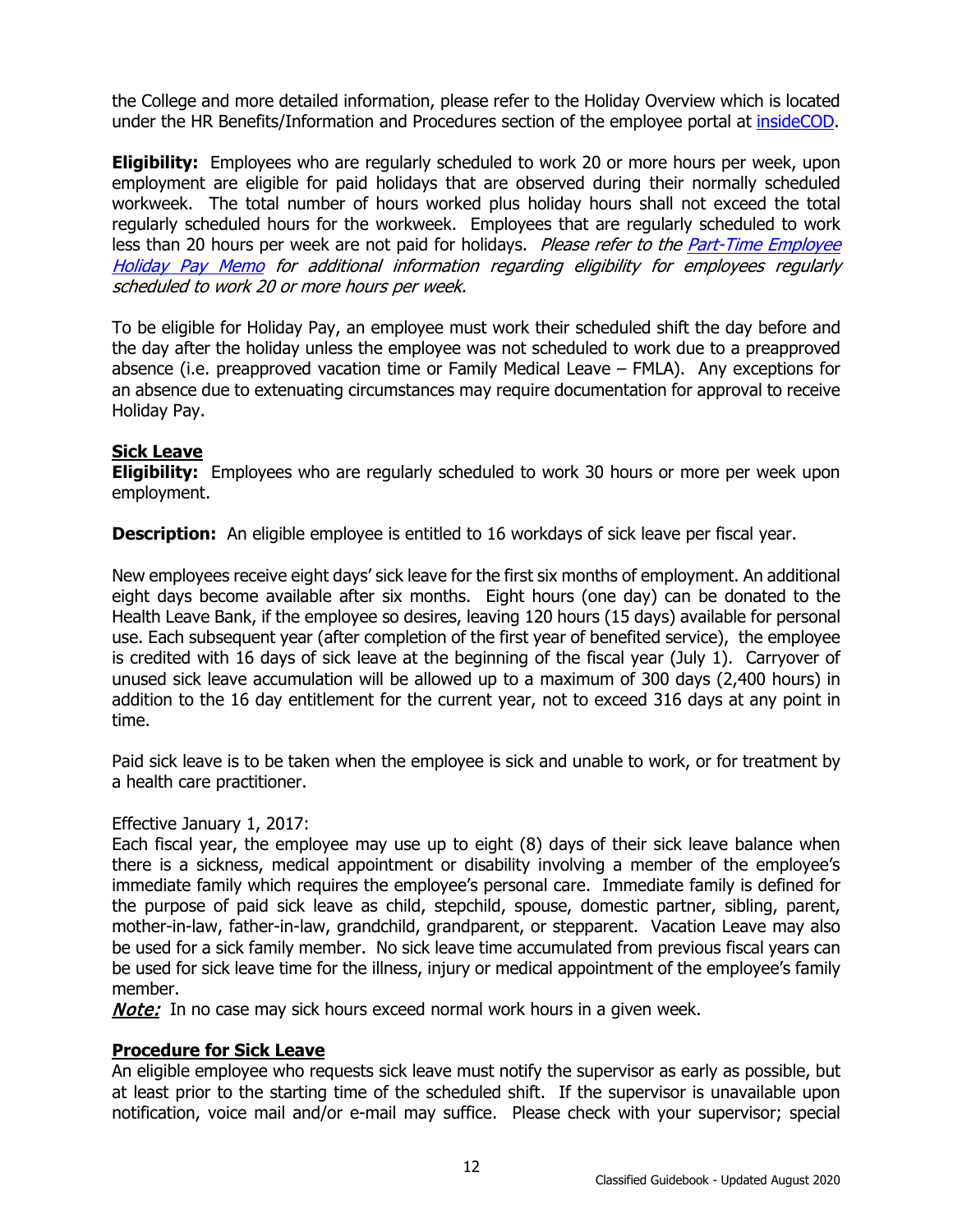arrangements may need to be made within your department. If the employee does not call prior to the beginning of the shift, the day will be without pay, except in the case of serious illness or accident, which would otherwise prevent notification. In those circumstances, notification must be made as soon as possible.

- For exempt employees: The department supervisor must send an approved leave request via [myACCESS](http://myaccess.cod.edu/) to the Payroll Office at the time the illness occurs and for every pay period until the illness ceases. For non-exempt employees: Time records must be properly noted.
- Credit for sick leave is granted each year on July 1. A new employee of the College is not eligible to take more than 8 days of Health Leave until completion of six months of service with the College.
- Bereavement days taken because of a death in the family will be deducted from sick leave accrual (see Bereavement section for additional information).
- An employee will not be paid sick leave for days absent immediately preceding termination of employment unless the employee presents an approved physician's certificate of illness.
- In the event of termination of employment, an adjustment will be made in the last paycheck if the employee has been paid for more sick leave than earned.
- The employee's immediate supervisor may request a physician's note to certify the illness for any employee's absence or absence due to care of a family member lasting three days or more. For periods of less than three days, a supervisor may require a physician's note with approval by Human Resources.
- Supervisors must notify Human Resources as soon as they know that an employee will be out sick for more than five (5) working days.
- If the employee is eligible for Leave under the Family Medical Leave Act (FMLA), Human Resources will forward the required certification documents to the employee. If FMLA is taken due to the employee's own condition, a Return to Work Evaluation Form from the employee's treating physician will be required before the employee can return to work.
- If FMLA is not applicable, a Healthcare Provider's Statement Return to Work Evaluation form must be submitted to Human Resources for any period of illness in excess of five (5) working days or sick leave benefits will be suspended. This form is used to certify the illness during the absence. A Return to Work Evaluation Form from the employee's treating physician will be required before the employee can return to work.
- Verification or evidence of a family member's illness may be required from the Health Care Provider.
- The above forms are available in the Forms Library on the employee portal at [insideCOD.](https://inside.cod.edu/employees)
- All medical information will be kept in Human Resources.

# <span id="page-16-0"></span>**Vacation**

**Eligibility:** Employees who are regularly scheduled to work 30 or more hours per week are eligible to use accrued vacation hours after the first 120 calendar days of employment. If 120 days have not been completed, the Vice President of Human Resources may give special approval to use accrued vacation days.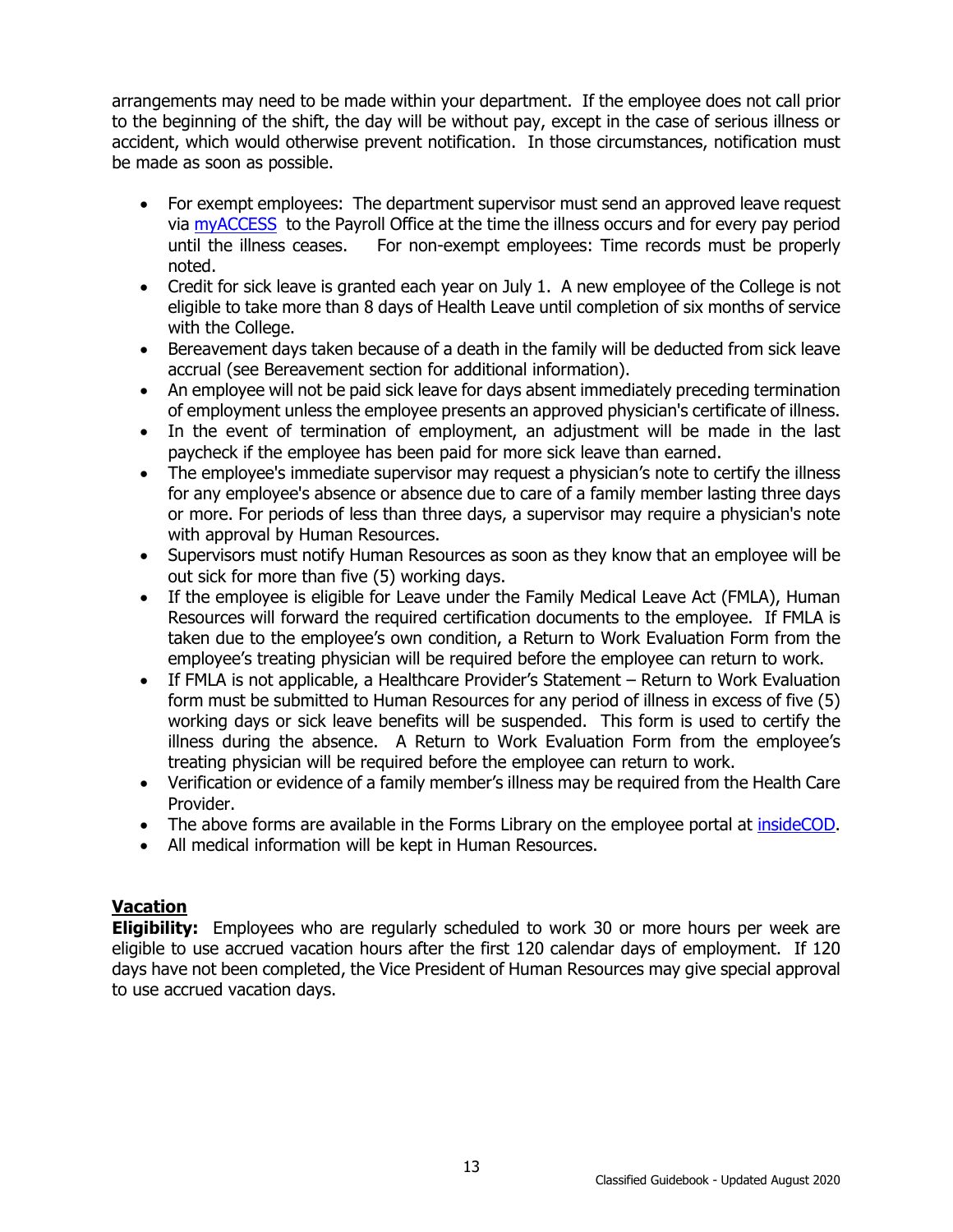**Description:** Vacation is earned at the following rate for employees with continuous benefited service commencing **prior to** 7/1/2012:

| <b>YEARS OF CONTINUOUS BENEFITED</b><br><b>SERVICE</b> | <b>VACATION DAYS/YEAR</b> |  |
|--------------------------------------------------------|---------------------------|--|
| less than 5 years:                                     | 13                        |  |
| <b>COMPLETION OF</b>                                   |                           |  |
| 5 years, but less than 10 years:                       | 18                        |  |
| 10 years, but less than 15 years:                      | 23                        |  |
| 15-16 years:                                           | 24                        |  |
| years or more:                                         | 25                        |  |

**Description:** Vacation is earned at the following rate for employees with continuous benefited service **commencing** on or after 7/1/2012:

| <b>YEARS OF CONTINUOUS BENEFITED</b><br><b>SERVICE</b> | <b>VACATION DAYS/YEAR</b> |  |
|--------------------------------------------------------|---------------------------|--|
| less than 5 years                                      | 10                        |  |
| <b>COMPLETION OF</b>                                   |                           |  |
| 5 years, but less than 10 years:                       | 15                        |  |
| 10 years or more:                                      | 20                        |  |

Vacation time is automatically added to each eligible classified employee's vacation hours every pay period beginning with the initial day of benefited employment.

"Workday" is defined as an eight hour day for full-time employees and the number of regularly scheduled daily hours for employees who work 30 hours or more but less than full-time.

Listed below is information to assist employees in interpreting vacation rules:

- Non-exempt employees must record vacation days on time records and submit it through their supervisor to the Payroll Office.
- Exempt employees must record vacation days via a leave request on myACCESS. July 1 is the date from which accumulated days of vacation are computed. New employees accumulate vacation on a pro-rated basis to that date.
- Employees must request and receive approval in advance for vacation dates from the supervisor. The needs of the College must be the first consideration in approving vacation dates.
- Employees may not take vacation time prior to being earned. Any exception must be approved by the Cabinet Member for the area and the Vice President of Human Resources.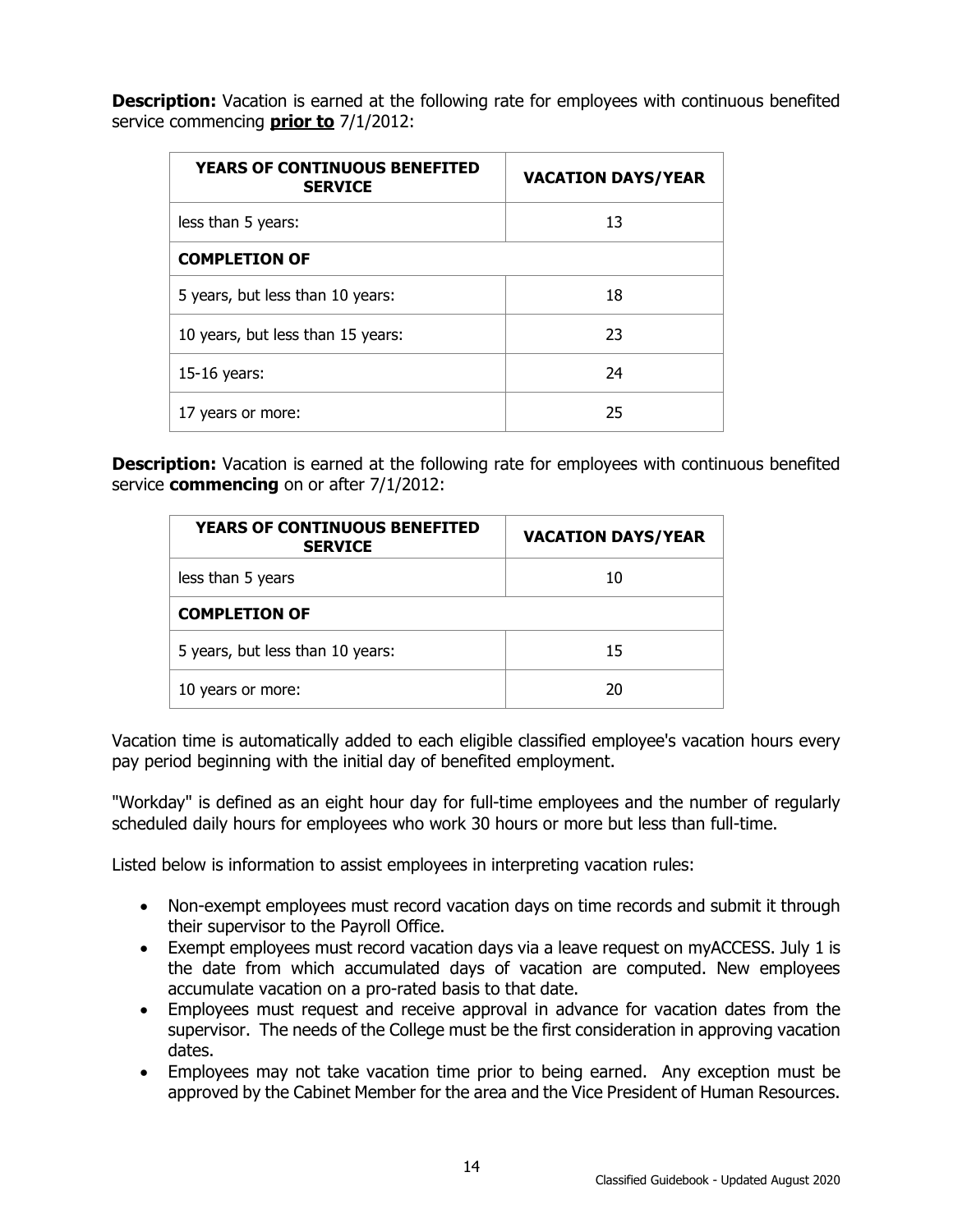- Employees are encouraged to take vacation on a current basis; however, when it is not possible for an employee to take vacation because of job responsibilities, unused vacation time may be carried over up to a maximum of 20 days based on regularly scheduled hours. Any exceptions requested must be reviewed and approved by the Vice President of Human Resources.
- Employees having seniority by initial date of employment generally have preference of vacation dates. In any event, the appropriate supervisor makes the final decision.
- Scheduled vacations may be changed only with supervisory approval.
- No vacation may be taken in the first 120 days of employment without special approval of the Vice President of Human Resources.
- A paid holiday falling within a vacation period does not constitute a vacation day.
- Employees must work all regularly scheduled hours on a workday immediately prior to and following a vacation period, unless they have pre-approved paid leave.
- Shift differential is included in vacation pay.
- No pay in lieu of vacation will be granted except upon retirement or separation from the College.
- Grant employees may not carry over vacation beyond the ending date of the grant, unless a grant agreement specifically states that it allows payout of unused vacation hours. Grant funded employees may be authorized to use vacation during their probationary period with prior supervisory approval. Grant employees must use vacation hours earned before the ending date of the grant or lose the remaining hours.
- Each fiscal year, employees may use up to one vacation day for personal emergencies without prior approval of the supervisor. Employees must notify their supervisor of the need to use vacation time for personal emergencies as soon as possible but no later than the starting time of the scheduled shift. Voice mail messages or e-mail may suffice; please check with your supervisor. Request to use vacation time for personal emergencies that will last longer than one day should be approved by the supervisor on the first day of the emergency.
- Vacation time may be used for religious holidays.

## <span id="page-18-0"></span>**Wellness Program**

Benefited employees and their spouse, if covered under the College health insurance can participate in the Annual Health Screening at no cost.

# **FRINGE BENEFITS - UNPAID LEAVES**

## <span id="page-18-2"></span><span id="page-18-1"></span>**Family and Medical Leave of Absence**

The Family and Medical Leave Act (FMLA) provides eligible employees with up to 12 workweeks of unpaid leave for certain family and medical reasons during a 12 month period. During this leave, an eligible employee is entitled to continued group health plan coverage as if the employee had continued to work. At the conclusion of the leave, subject to some exceptions, an employee generally has a right to return to the same or to an equivalent position.

**Eligibility:** An employee must have been employed by the College for at least 12 months (which need not be consecutive), and for at least 1,250 hours during the 12 month period immediately preceding the commencement of the leave.

**Description:** FMLA leave may be taken for any one, or for a combination of, the following reasons:

• Birth of the employee's child or to care for the newborn child;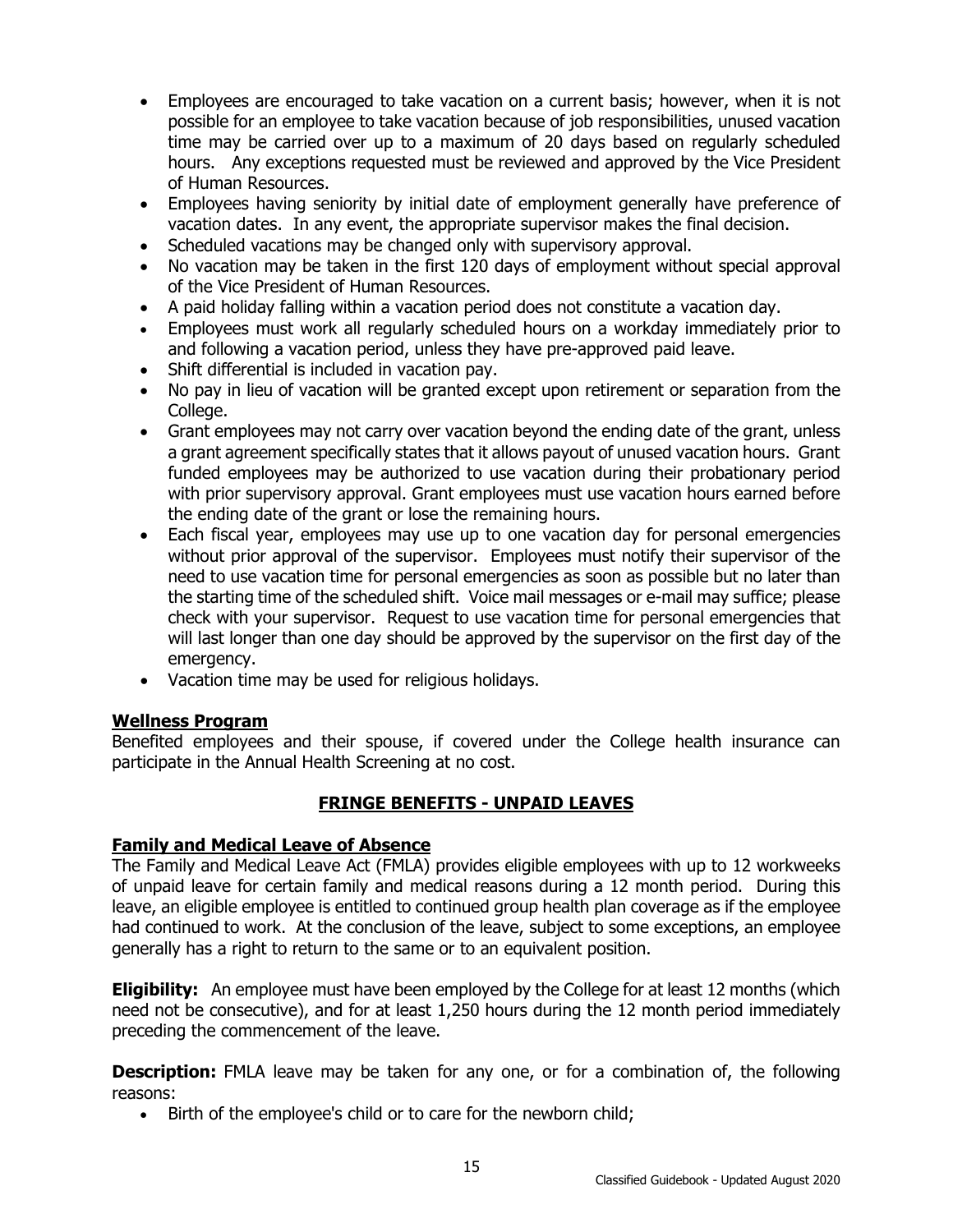- Placement of a child with the employee for adoption or foster care or to care for the newly placed child;
- Care for the employee's spouse, child or parent (but not in-law) with a serious health condition;
- Serious health condition that makes the employee unable to perform the functions of the employee's job;
- Military Family Leave for a spouse, child or parent; and/or
- Special leave to care for a covered service member who has serious injury or illness incurred in the line of duty (up to 26 weeks allowed).

A "serious health condition" is an injury, illness, impairment, or physical or mental condition that involves inpatient care or continuing treatment by a health care provider.

To request FMLA leave, contact Human Resources. For information regarding FMLA, please review the FMLA Information under the HR Benefits/Information and Procedures section of the employee portal at [insideCOD,](http://inside.cod.edu/) or contact Human Resources.

## <span id="page-19-0"></span>**Use of Paid and Unpaid Leave**

FMLA provides eligible employees with up to 12 workweeks of unpaid leave. However, if an employee has accrued paid leave (e.g., Vacation Leave, Sick Leave), the employee must use qualified paid leave in conjunction with FMLA leave. "Qualifying paid leave" is leave that would otherwise be available to the employee for the purpose for which the FMLA leave is taken. The remainder of the 12 workweeks of leave, if any, will be unpaid FMLA leave. **The use of paid leave during an FMLA leave does not extend the FMLA 12 workweek leave period.**

For example: the employee would use available sick days for a leave due to the employee's own serious health condition. Available vacation time may be used if the employee has exhausted available sick days.

## **Paid leave used (including for disability or workers' compensation injury/illness), for an FMLA qualifying reason will be charged against an employee's entitlement to FMLA leave.**

## <span id="page-19-1"></span>**FMLA Guidelines for Maternity, Paternity, Adoption and Placement**

It is the policy of College of DuPage to provide eligible employees up to 12 weeks of **unpaid** Family Medical Leave (FML) for maternity, paternity, adoption and placement of a child. Please see the FMLA Guidelines for Maternity, Paternity, Adoption and Placement document under the HR Benefits/Information and Procedures section of the employee portal at *insideCOD*.

#### <span id="page-19-2"></span>**Unpaid Personal Leave**

The College may grant an employee a leave of absence without compensation for a period of time up to one year subject to the needs of the College [\(Board Policy #15-110\)](http://www.cod.edu/about/board_of_trustees/pdf/board_policies.pdf).

#### <span id="page-19-3"></span>**Unpaid Leave – Part-Time Employees**

Part-time employees may request unpaid leave. Supervisor approval will be based on the needs of the department.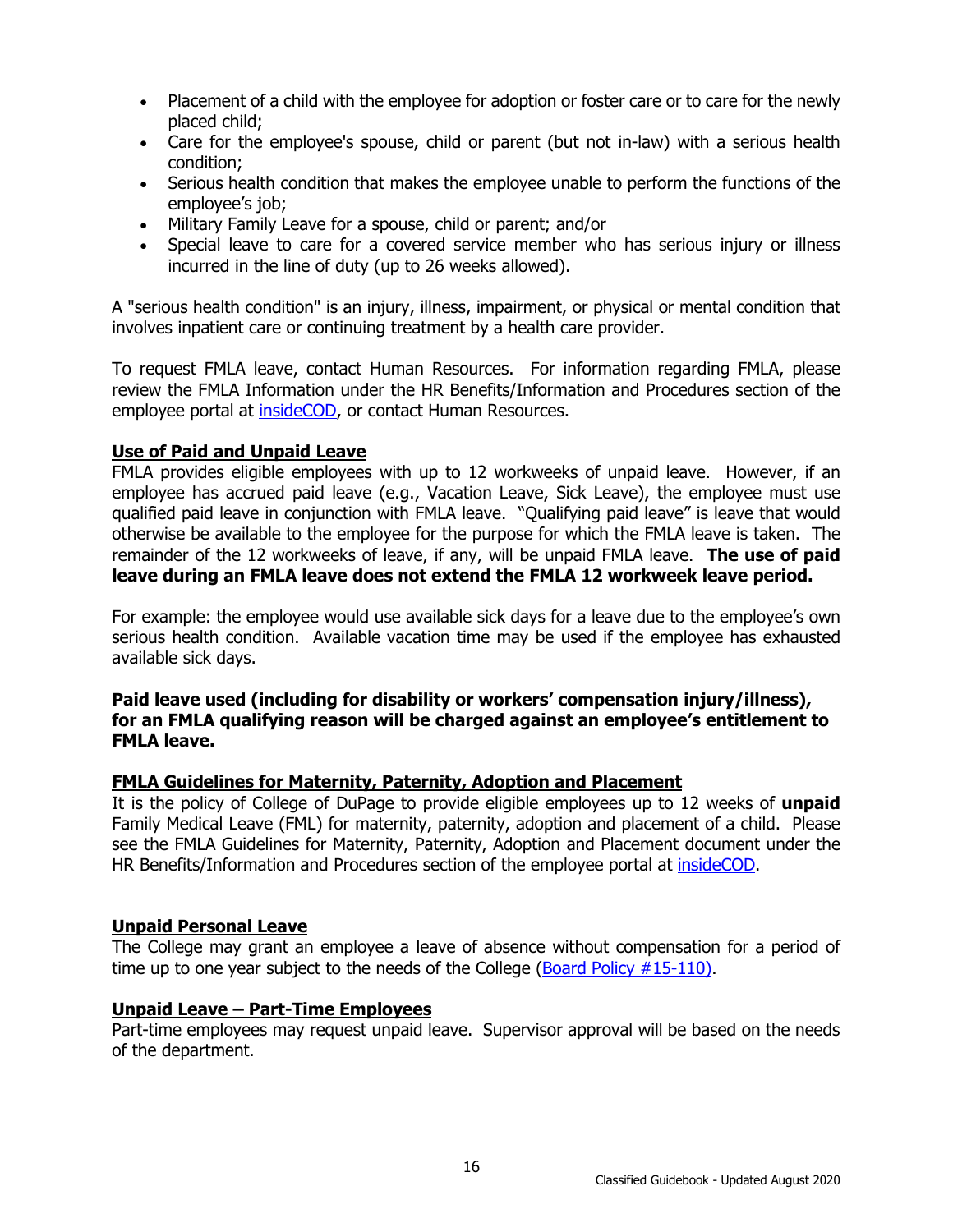## **HEALTH INSURANCE**

<span id="page-20-0"></span>**Eligibility:** Employees who are regularly scheduled to work 30 or more hours per week.

**Description:** Health insurance coverage will be provided for eligible employees, with premium costs shared by both the employee and the College. It is the College's intent that all employees contribute toward health insurance premiums. Employee contribution amounts will be announced annually. Those employees wishing to obtain dependent coverage must apply within 31 calendar days of becoming employed or reaching benefited status. New dependents may be added to coverage within 31 calendar days of a major life change (marriage, birth, etc.) or during open enrollment period.

Payroll deduction for the shared premium is taken each pay period.

Contact Human Resources for details of coverage extension within 31 days of ceasing active employment or change in status of dependents. For further details on the health insurance, contact Human Resources.

## **COBRA (CONSOLIDATED OMNIBUS BUDGET RECONCILIATION ACT)**

<span id="page-20-1"></span>You must notify Human Resources immediately if any of the following events occur:

- If you become divorced or legally separated; or
- If your child no longer qualifies as a dependent under the terms of your plan; or
- If you become ineligible for coverage due to termination or reduction in hours.

Any individual who elects continuation of coverage within 60 days of a qualifying event must pay for the full cost of the coverage and any administration fees. Continuation coverage is identical to the coverage provided to active employees and their family members. If coverage for similar classed employees is modified, the continuation coverage will be modified in the same manner.

Depending on the qualifying event, coverage may be continued on a monthly basis not to exceed 36 months. Please check with Human Resources for specific time limits for the qualifying event pertaining to your situation and other information regarding COBRA benefits.

## **LIFE INSURANCE**

<span id="page-20-2"></span>**Eligibility:** Employees who are regularly scheduled to work 30 or more hours per week, upon employment.

**Description:** The College provides eligible employees with a \$50,000 term life insurance policy for which the College pays the premium. Optional insurance for employees paid for by the employee may be applied for within 31 days of employment or status change up to the guaranteed issue amount based on age. If optional life is not purchased within 31 days of employment/status change, the employee must complete evidence of insurability forms. Dependent coverage may also be purchased at the employee's expense. This includes Accidental Death & Dismemberment (AD & D).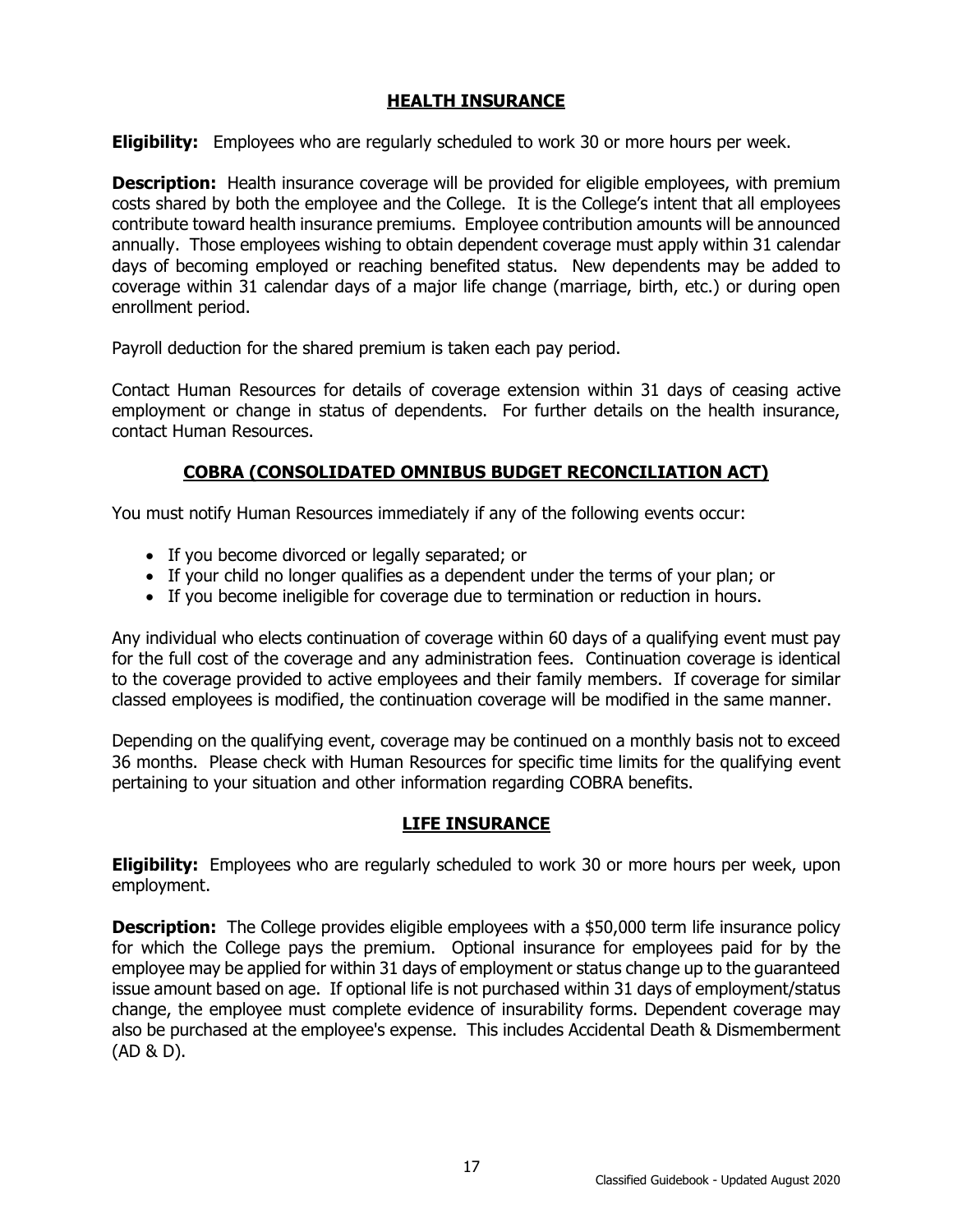## **INSURED DEATH BENEFITS**

<span id="page-21-0"></span>**Eligibility:** Employees who are regularly scheduled to work 30 or more hours per week and have dependent medical insurance.

**Description:** Upon the death of an employee, the College will allow a covered spouse and dependents to remain on the dependent medical insurance plan for up to two years and pay the employee contribution rate for the coverage. COBRA continuation is applicable at the end of the two years of coverage continuation.

## **OPTIONAL LONG TERM DISABILITY (LTD)**

<span id="page-21-1"></span>**Eligibility**: Employees who are regularly scheduled to work 30 or more hours per week, upon employment.

**Description:** In addition to SURS Disability [\(SURS\)](http://www.surs.org/), eligible employees may participate in an optional Long Term Disability plan. Premiums are withheld bi-weekly through payroll deduction on an after tax basis. Benefits received are not taxable. Benefits are offset with SURS, worker's compensation or other employer paid disability plans.

Notify Human Resources if you have a possible disability claim. The complete summary description plan is available in Human Resources.

## **LONG TERM CARE INSURANCE**

<span id="page-21-2"></span>**Eligibility:** Employees who are regularly scheduled to work 30 or more hours per week, upon employment; spouses, parents, in-laws with medical evidence of insurability.

**Description:** Plan provides benefits for nursing home care and/or home health care depending on the option elected. Premiums are based on age and option elected. Premiums are paid solely by employee through payroll deduction.

## **MEDICARE TAX**

<span id="page-21-4"></span><span id="page-21-3"></span>**Eligibility:** Employees hired prior to April 1, 1986 may be exempt from Medicare deductions.

## **RETIREMENT BENEFITS**

## <span id="page-21-5"></span>**State Universities Retirement Plan (SURS)**

**Eligibility:** All employees working on a regular basis for at least one continuous term are required to participate in SURS.

Contact SURS at 800-275-7877 or go to [SURS](http://www.surs.org/) for more information.

## <span id="page-21-6"></span>**College of DuPage Retiree Benefits**

## **COD recognizes retirees per the following eligibility statuses:**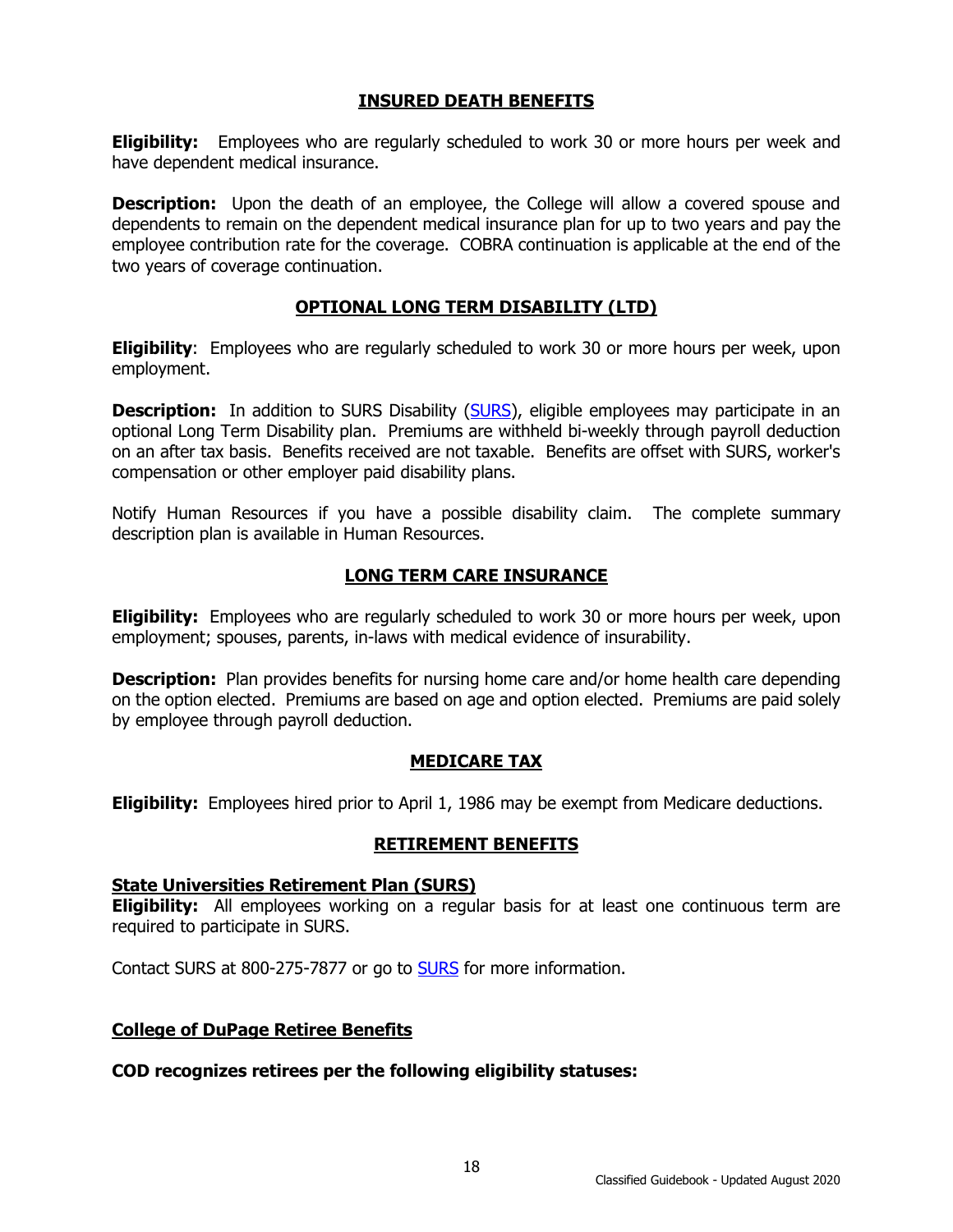# <span id="page-22-0"></span>**COD Benefits Eligible Retiree**

**Eligibility:** An eligible retiree is one who:

- Is regularly scheduled to work 30 or more hours per week;
- Has completed at least ten years of consecutive benefited service with College of DuPage immediately preceding the retirement date;
- Meets the minimum age requirements to receive a SURS retirement annuity as of the date of retirement;
- Submits written notice of intention to retire to Human Resources, through the supervisor, at least three months prior to retirement.

Retiree benefits offered to those meeting eligibility guidelines for College of DuPage retirement:

## <span id="page-22-1"></span>**Medical Coverage - Retiree**

- Eligible retirees may choose to enroll for the benefits available under the College insurance program provided and in accordance with the State of Illinois plan provisions.
- The College of DuPage will provide annual reimbursement for one retiree health insurance plan to eligible retirees upon evidence of proof of payment. Reimbursement is limited to the lesser of actual premiums paid, the cost of the state offered College Insurance Program (CIP), or \$2200 per year. Reimbursement continues until the earlier of five years or the retiree reaches age 65.

## <span id="page-22-2"></span>**Life Insurance - Retiree**

The College will provide and pay for the premium for \$10,000 in term life insurance for retirees, for up to five years post-retirement, meeting the above eligibility criteria.

## <span id="page-22-3"></span>**Tuition Waiver - Retiree**

Retirees and their eligible dependents may take credit classes through the College, paying onehalf of the in-district rate plus all fees.

## <span id="page-22-4"></span>**Reemployment After Retirement**

Former employees and individual applicants who have retired from SURS and are receiving a monthly annuity, are not eligible for employment unless their prospective position is 100% grant funded. Any exceptions to this rule must be reviewed and approved by the Vice President of Human Resources.

## <span id="page-22-5"></span>**Part Time COD Retirees**

**Eligibility:** An eligible part time retiree is one who:

- Has completed at least twenty years of consecutive service, regularly scheduled to work at least 20 hours per week at College of DuPage immediately preceding the retirement date;
- Meets the minimum age requirements to receive a SURS retirement annuity as of the date of retirement;
- Submits written notice of intention to retire to Human Resources, through the supervisor, at least three months prior to retirement.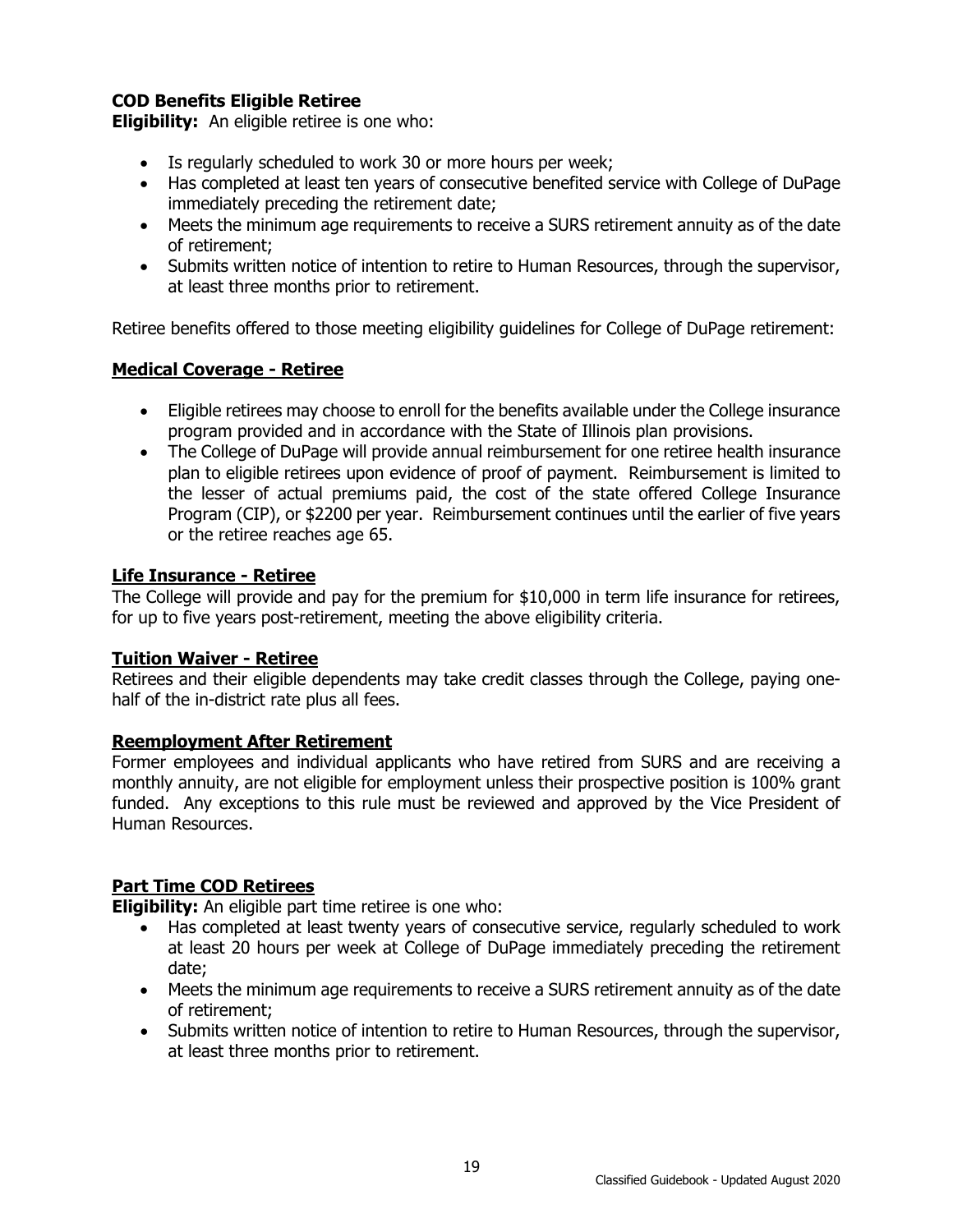Retiree benefits offered to those meeting eligibility guidelines for Part Time COD retiree:

## <span id="page-23-0"></span>**Tuition Waiver – Part Time COD Retiree**

Retirees may take one credit class per term through the College, paying one-half of in-district rate plus all fees.

## <span id="page-23-1"></span>**Reemployment After Retirement – Part Time COD Retiree**

Former employees and individual applicants who have retires from SURS and are receiving a monthly annuity, are not eligible for employment unless their prospective position is 100% grant funded. Any exceptions to this rule must be reviewed and approved by the Vice President of Human Resources.

## **TUITION WAIVER**

<span id="page-23-2"></span>**Eligibility**: Employees regularly scheduled to work 30 or more hours per week and their income tax dependents.

**Description:** Employees and their eligible dependents may take credit classes through the College, paying one-third of the in-district rates plus all fees, by using [myACCESS](http://myaccess.cod.edu/) to enroll based on the registration calendar. For dependents, the employee must complete the Tuition Waiver – Dependent Verification form available in the Forms Library on the employee portal at [insideCOD](http://inside.cod.edu/) and submit to Human Resources, prior to the dependent registering for classes.

## **PART-TIME TUITION WAIVER**

<span id="page-23-3"></span>**Eligibility:** Employees regularly scheduled to work 20-29 hours per week.

**Description:** These employees may enroll in two credit classes per term, paying one-third of the in-district rates plus all fees. This benefit does not extend to non-credit classes or to dependents. The registration schedule is published annually.

## <span id="page-23-4"></span>**PROFESSIONAL/EDUCATIONAL DEVELOPMENT PROGRAM & PROFESSIONAL DUES**

**Eligibility:** Employees who are regularly scheduled to work 30 or more hours per week, after six month probationary period.

**Description:** Professional/Educational Development Program & Professional Dues funds are to be used for the professional development of classified staff. The funds are to be used to add value to the College through employee development.

The employee will be reimbursed for tuition if proper procedures are followed to obtain approval prior to course registration. Verification of satisfactory course completion and proof of payment must be submitted to Human Resources.

An eligible employee interested in tuition reimbursement for courses must complete the Professional Development Request form and obtain Supervisor's approval **prior to course registration** for the class, conference, seminar, workshop or activity. If a request is denied by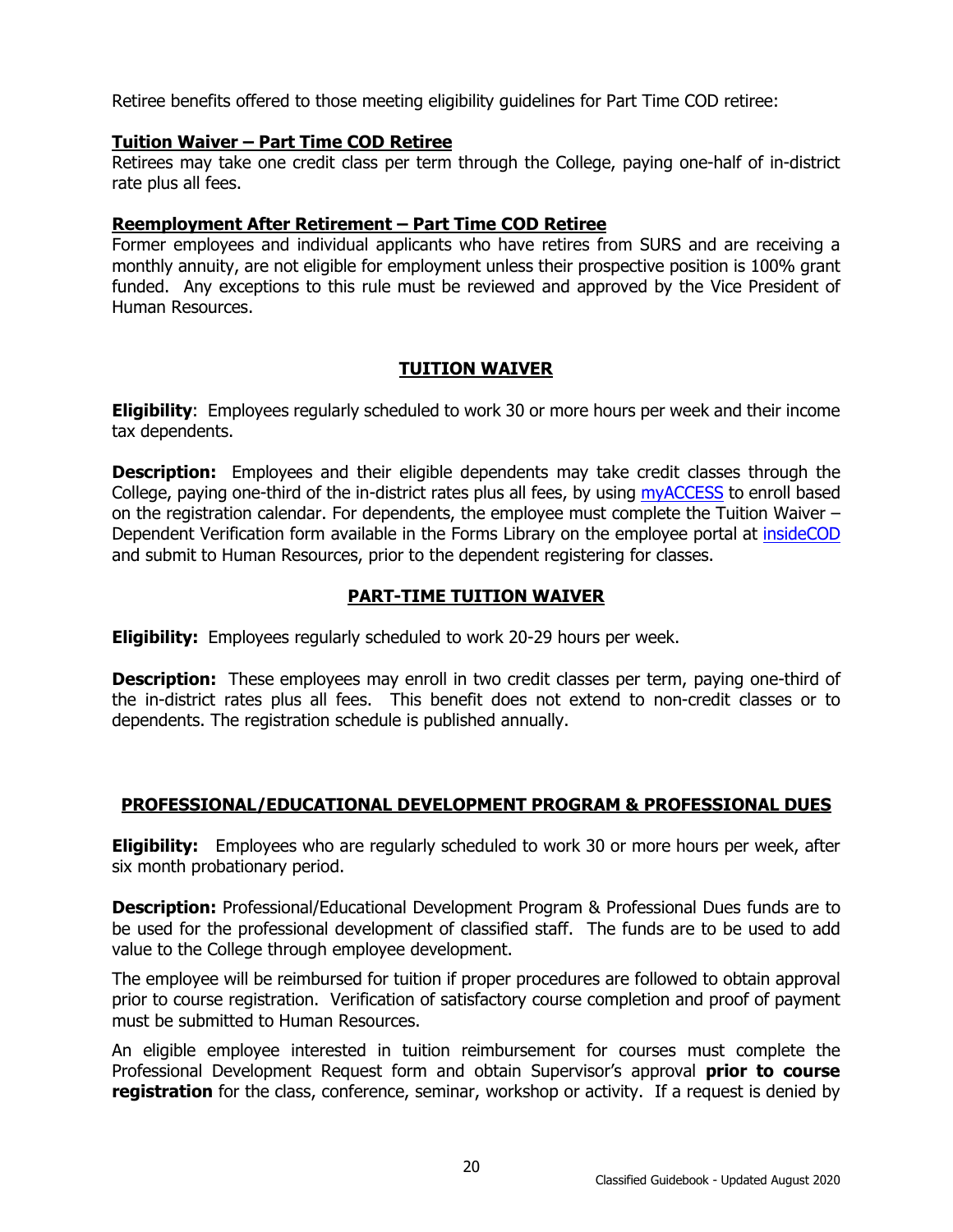a supervisor, employees can appeal to Human Resources for approval. The Professional Development Request form is available in the Forms Library on the employee portal at [insideCOD.](http://inside.cod.edu/)

Employees may use up to \$1850 per fiscal year (July 1 to June 30). **Reimbursement is applied to the fiscal year based upon date of completion of the course, not registration date.**

- Up to \$500 per year of this amount may be used for job related professional dues.
- Up to \$240 per year of the employee's annual Educational Development Program dollars may be used for reimbursement of fees for membership at the Chaparral Fitness Center or for reimbursing the costs for COD Fitness Classes (such as Zumba, Spinning, Body Sculpting, etc.). Alternatively, you may also submit a reimbursement request for up to \$240 per year for non-COD Fitness Centers or Health Clubs or for outside-of-COD Fitness Classes (such as Jazzercise, Weight Watchers, etc.). However, because reimbursement of fees for non-COD Health Clubs and/or non-COD Fitness Classes are considered taxable, your reimbursement for non-COD Fitness Centers or Fitness Classes will be subject to taxation for Federal Income Tax, State Income Tax, Medicare and SURS. This means that you will receive only a "net" amount of reimbursement because you will be taxed in conjunction with the gross amount of your actual reimbursement request.
- Up to \$600 per year may be used to reimburse pre-approved travel related expenses in accordance with the College's travel policies.
- Up to \$100 per year may be used for work-related books (not available through other sources such as publishers, library or division offices).

Time off from work to attend job related seminars and workshops may be approved by the supervisor. Travel expenses that are not approved through the Professional/Educational Development Program may be reimbursed from departmental budgets in accordance with College procedures for job-related seminars and workshops.

An advance for tuition reimbursement is available if the tuition or fee is greater than \$50.

Employees who are granted supervisory permission to attend a Professional/Educational Development activity will generally be paid for their participation. The following guidelines will be followed:

- No employee will incur paid time for participation in excess of their regularly scheduled workday;
- No overtime will be incurred due to participation in a Professional/Educational Development activity;
- Payment will not be made for travel time except to the extent it falls during regularly scheduled work hours;
- Funds may be used for tuition, fees, materials, and pre-approved travel related expenses.

Classified staff may utilize Professional/Educational Development funds for the non-waived tuition of pre-approved courses at College of DuPage.

# **FITNESS PROGRAM**

<span id="page-24-0"></span>**Eligibility:** Employees who are regularly scheduled to work 30 or more hours per week.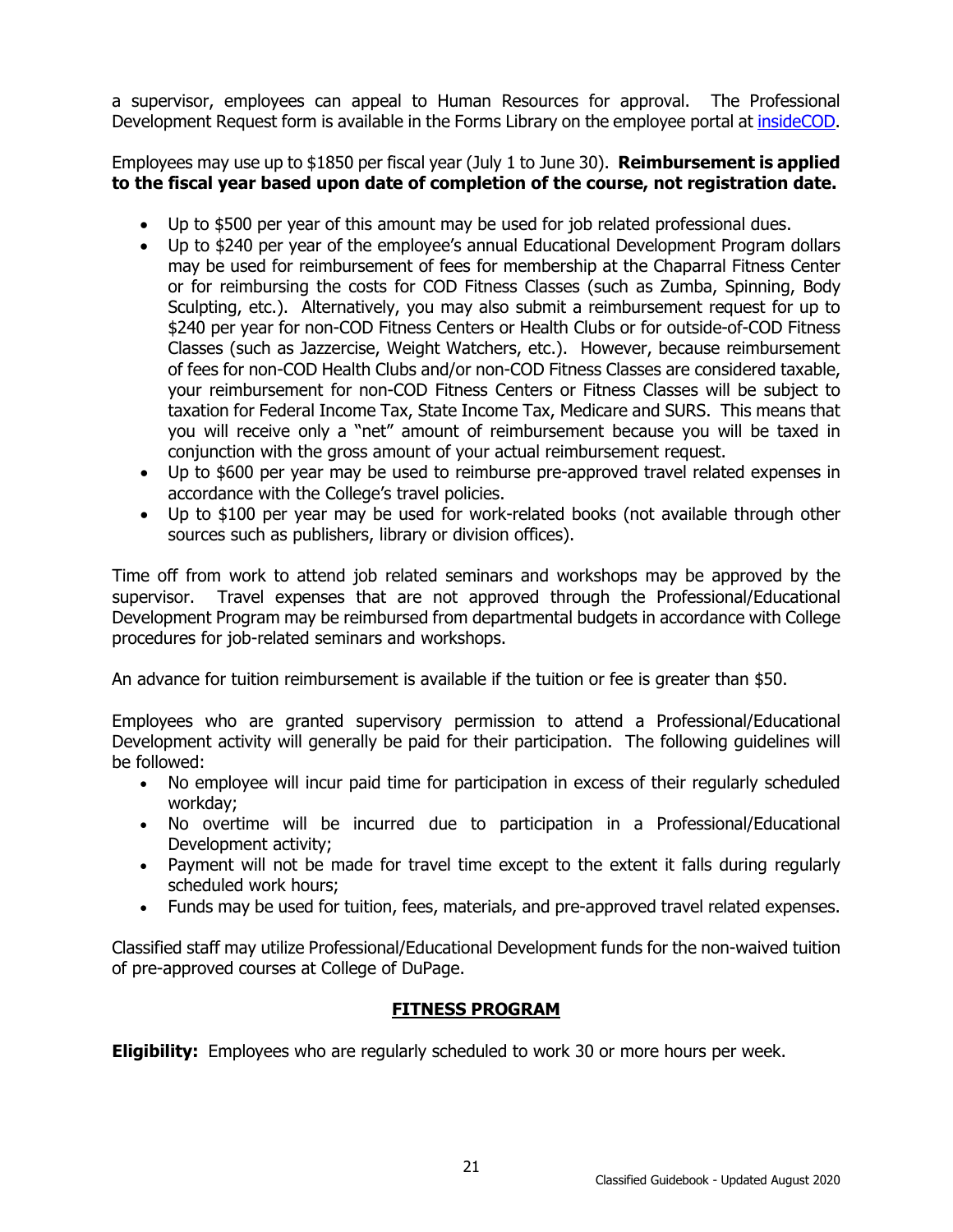**Description:** Eligible employees may combine their 30 minute unpaid lunch period with their 15 minute afternoon break, with supervisor approval, to engage in a fitness activity up to three times per week.

# **EMPLOYEE ASSISTANCE PROGRAM (EAP)**

<span id="page-25-0"></span>**Eligibility:** Employees who are regularly scheduled to work 30 or more hours per week, upon employment.

**Description:** The College provides eligible employees and their household members with an Employee Assistance Program through Northwestern Medicine/Cadence Health. This plan currently provides up to eight free visits to the Employee Assistance Program for diagnosis and referral of family, marital, substance abuse and job related problems. Call Northwestern Medicine/Cadence Health at 888-933-1327.

## **DECISION APPEAL PROCESS**

<span id="page-25-1"></span>If a disagreement should arise over the decisions regarding employment practices (as outlined in the Classified Staff Information Guide and/or Board Policy) between the employee and their supervisor, manager, or administrator, the following shall serve as the method of appeal.

An earnest effort should be made to communicate with the immediate supervisor to resolve the issue(s). This process applies to full-time or part-time regular and/or grant funded classified employees who are not covered by a collectively bargained agreement. Probationary Period - New Hire employees are not eligible to file an appeal through this process.

In the case of termination of employment, employees will need to refer to the Dismissal section of the Classified Staff Information Guide for the process. Employees following this process will not be subject to retaliation as a result of participation in the appeal process. Upon completion of the review process, all files will be confidential and maintained in Human Resources.

## <span id="page-25-2"></span>**Level 1 - Department Review**

Within seven (7) working days after the alleged incident, or when the cause of the appeal could have been reasonably known by the employee, a written statement of appeal should be submitted to the immediate supervisor and next level supervisor for discussion. The written statement should include:

- the action(s) or facts underlying the appeal and the dates(s) they occurred
- the violation or interpretation of the specific policy, regulation or procedure involved
- the desired outcome

Upon receipt of the written appeal, the immediate supervisor will have seven (7) working days to schedule a meeting with the employee, the next level supervisor and a Human Resources professional (optional). A written response will be provided to the employee within seven (7) working days of that meeting. Each party will receive a copy of the response to retain for their records.

## <span id="page-25-3"></span>**Level 2 - Administration Review**

If an acceptable solution is not reached in Level 1, the employee may submit the written appeal, along with all written communication, to the Area Administrator and the Cabinet Member over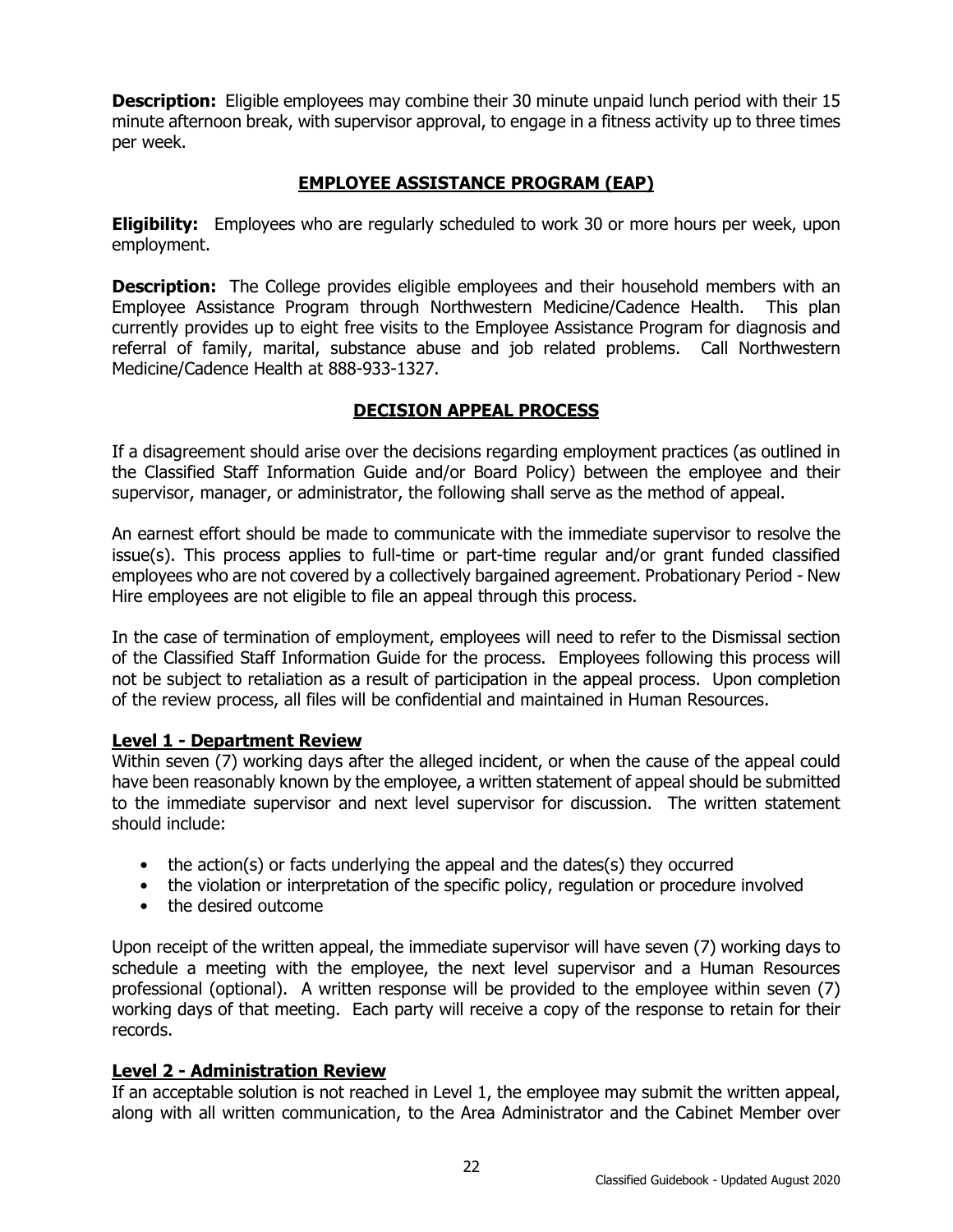their department, within a period of seven (7) working days of receipt of the Level 1 written response. The Area Administrator will have ten (10) working days to schedule a meeting (including the Cabinet Member and a Human Resources professional) with the employee and any of the parties involved to address the appeal. A written response will be provided to the employee within seven (7) working days of that meeting. Each party will receive a copy of the response to retain for their records.

## <span id="page-26-0"></span>**Level 3 - Panel Review**

If an acceptable solution is not reached in Level 2, the employee may submit the appeal and all written responses, within seven (7) working days to the Panel. The Panel, along with Human Resources, will convene within ten (10) working days to review the appeal. The Panel must first determine that the appeal is related to a violation of specific Board Policy or the Classified Staff Information Guide. The Panel cannot hear the appeal if it is not within the confines of Board Policy or Classified Staff Information Guide. The Vice President of Human Resources will advise the Panel if it is not clear that the appeal falls within the scope.

The Panel may request to meet with the employee, supervisor, next-level supervisor, Administrator, Cabinet Member and/or any other relevant employees. The Panel will provide a written recommendation to the area Cabinet Member regarding its findings and recommendation within ten (10) working days after the final Panel meeting. Each party involved will receive a copy of the report and should retain for their records.

The Cabinet Member will review the Panel's recommendation. If the Panel recommends a different action than originally followed, the Cabinet Member must determine whether they agree with the Panel's recommendation. If there is agreement, the appeal will be closed. If the Cabinet Member does not agree with the Panel's recommendation, the Cabinet Member will communicate that to the employee within seven (7) working days of receiving the recommendation.

If the employee is not satisfied with the Cabinet Member's response to the Panel's recommendation, the employee may appeal to the President. The Panel's written response and all pertinent documents will be sent to the President. The President has authority to make the final determination of the outcome.

## **Composition, Selection and Eligibility for Panelists (participation on the Panel is voluntary)**

- three (3) classified staff employees
- one (1) supervisory or managerial employee
- two (2) administrators
- alternates: two (2) classified, one (1) managerial/supervisor and one (1) administrator

## <span id="page-26-1"></span>**Panelist Eligibility**

- complete at least three (3) years of continuous, full-time service;
- be in good standing (Panelist should not have been placed on either performance or disciplinary actions within the past three (3) years);
- successfully complete the Dispute Resolution Process training (once they have been selected as a Panelist);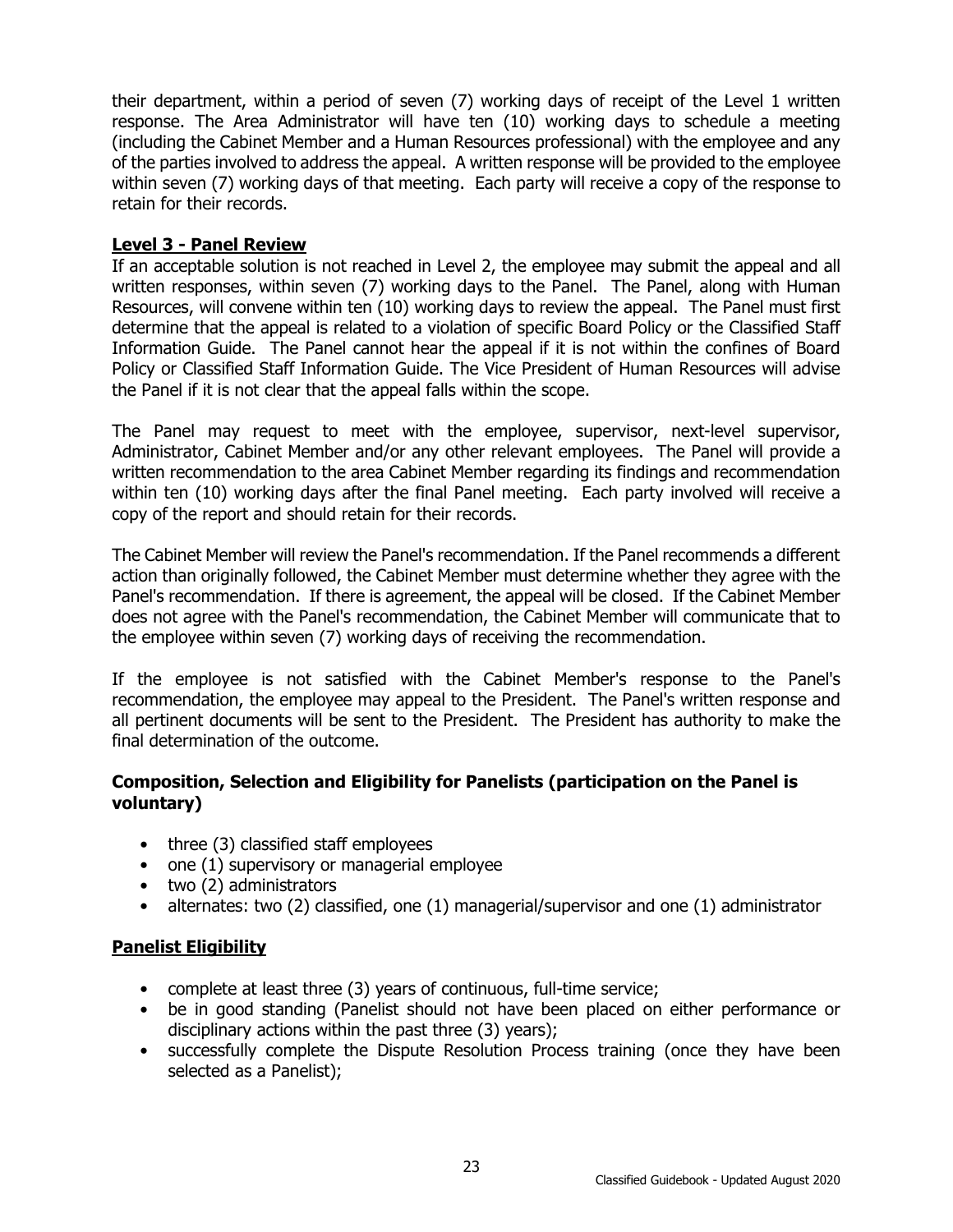Classified Personnel Committee will select two of the classified staff Panelists and make a recommendation for the remaining classified staff Panelist and the two (2) alternates to the Cabinet for selection. The Cabinet will not be bound to recommendations and will have final selection rights. Human Resources will confirm if the Panelist meets the eligibility criteria.

Classified staff panelists including alternates will serve for a two-year term, with two (2) positions rotating off every year. The supervisory/managerial staff Panelist and alternate will be solicited each year to serve a one-year term with the final selection made by the Vice President of Human Resources. Administrators will be appointed by the President.

Any member of the Panel who files an appeal or is involved in an appeal at any capacity, will be recused from the process. Panelist will not participate in the hearing of their case or have any rights/access to records or decisions not open to non-panel members. Administrators who are Panelists and who have an appeal filed against their area of oversight or supervisory/managerial staff who manages the area that employs the appellant classified employee will recuse themselves from the Panel and any activities involved in the determination of the case.

## <span id="page-27-0"></span>**Maintenance of Official Files**

The official files will be kept in Human Resources at the College separate from all other personnel files. Only the following individuals will have access to these files: the Board of Trustees, General Counsel or legal counsel retained by the College, the President, the appropriate Cabinet Member, the Vice President, Human Resources, or designate and the current Appeal Committee Members.

The appellant classified employee will have access only to his/her own file. Complete official files are kept for a period of eight (8) years. Thereafter, a log is maintained containing only a statement of the nature of an appeal, the name of the appellant classified employee and the final disposition of the case.

## **DISCIPLINE AND TERMINATION**

## <span id="page-27-2"></span><span id="page-27-1"></span>**Disciplinary Procedures**

Severity of offenses determines the disciplinary measure sequence. The employee will receive copies of all documentation used for disciplinary purposes. Not all steps need be used under all circumstances.

## <span id="page-27-3"></span>**Disciplinary Sequence**

General disciplinary sequence:

- 1. Verbal warning, written notation of such action may be placed in the employee's file in Human Resources;
- 2. Written warning, with a copy to the employee's file in Human Resources. In most cases, the employee will be given at least three consecutive weeks' time to improve, except in cases involving gross misconduct or insubordination;
- 3. Final written warning and/or up to one week suspension without compensation;<br>4. Temporary suspension status with or without compensation and without assi
- Temporary suspension status with or without compensation and without assigned duties until an investigation and final decision is reached to either reinstate or dismiss. The notice of suspension will be in writing, copies given to the employee and Human Resources for inclusion in employee file, if dismissed. If reinstated, compensation and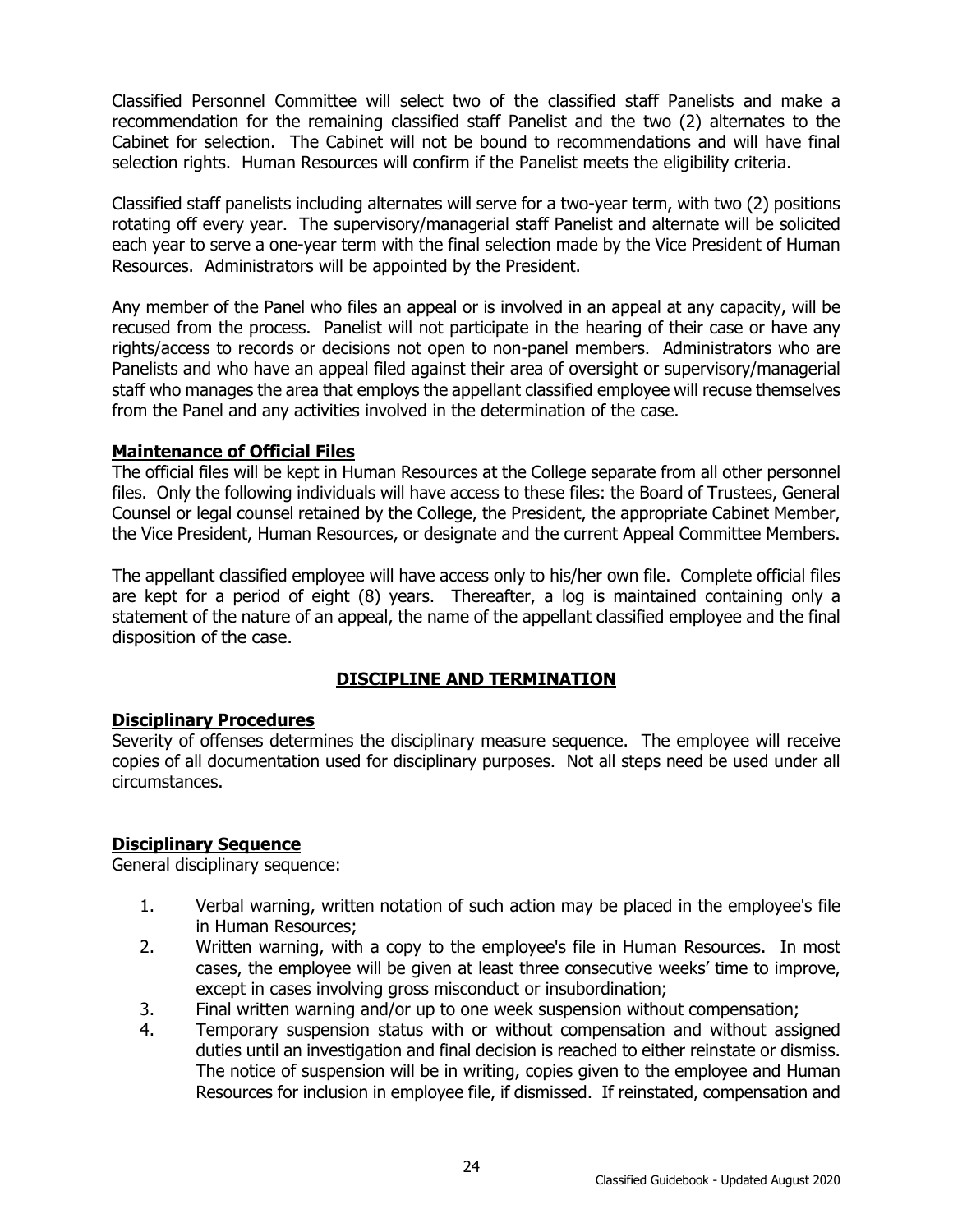other benefits may be retroactive to date of temporary suspension dependent on the facts in the case as determined by Human Resources;

5. Dismissal: Reasons for dismissal will be documented.

Final written warning and/or temporary suspension status may be the first step in the disciplinary procedure for more serious offenses, as determined by the appropriate Vice President in consultation with Human Resources upon the recommendation of the supervisor.

**Note:** Performance evaluation documentation may serve as a step in the disciplinary sequence.

## <span id="page-28-0"></span>**Discipline and Dismissal Circumstances**

Notwithstanding the provision for the "general disciplinary sequence", disciplinary action, up to and including termination of employment, may result immediately from any of the following circumstances that prove detrimental to the operation of the College, including but not limited to:

- Insubordination
- Refusal to perform assigned tasks
- Unsatisfactory performance of duties or assigned tasks
- Excessive tardiness (tardy three or more times in a month)
- Excessive absence (absent seven or more occurrences in a rolling 12 month year) $*$
- Willful damage to College property and/or equipment
- Abusive behavior to co-workers, superiors, or subordinates
- Immoral, indecent, or disorderly conduct
- Unauthorized release of confidential information
- Falsification of a time sheet or any employee record including employment application form
- Theft or dishonesty
- Intoxication on the job or possession or drinking of intoxicating beverages on College premises
- Possession, use, or under the influence of illegal drugs on College premises
- Conviction of a serious crime
- Lying
- Physical abuse
- Other employee misconduct
- First time or repeated occurrences including, intentional or inadvertent actions which may or may not lead to a breach of security, causing financial or other data security risk to the College, per [Board Policy](http://www.cod.edu/about/board_of_trustees/pdf/board_policies.pdf) and [Administrative Procedure](https://inside.cod.edu/employees/Documents/AdministrativeProceduresManual.pdf) [10-126,](http://www.cod.edu/about/board_of_trustees/pdf/board_policies.pdf) and the *Electronic* Communications Guidelines.

## **Violations for failed phishing simulations within a six-month rolling calendar timeframe will be handled as follows:**

**First Occurrence:** Chief Security Officer will notify the employee with a copy to the employee's supervisor. Chief Security Officer will prepare talking points for supervisors to assist them in discussion with their employee.

**Second Occurrence:** Employee will be required to complete training of the online Information Security Awareness course by a specified date.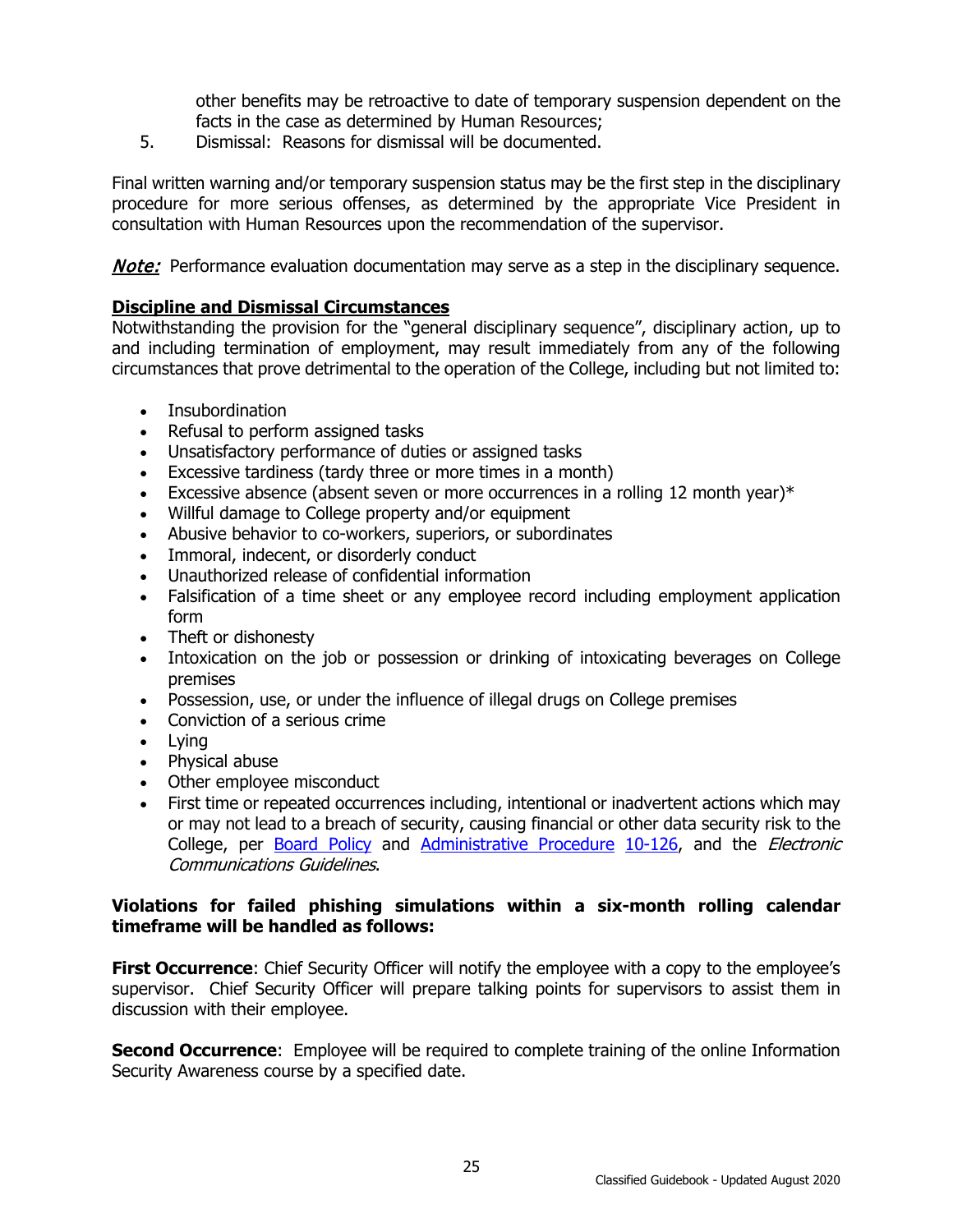**Third Occurrence:** Employee will be required to complete a focused training course via webinar created by the Chief Security Officer. Employee will be required to pass a test at the end of the course.

**Other data security violations not related to failed phishing simulations will follow the general disciplinary sequence up to and including dismissal. Determination will be made based on severity of the violation in which discipline may begin at any level in the disciplinary sequence including immediate dismissal.**

\*A partial day does not need to be counted as an absence for disciplinary purposes. Emergency vacation days are counted as absences for disciplinary purposes.

## **DISMISSAL**

<span id="page-29-0"></span>Prior to recommending dismissal, the supervisor will, if possible, schedule a conference with the employee to discuss employee performance issues. The employee has the opportunity to request a pre-termination hearing with the appropriate Vice President to rebut the supervisory recommendation for dismissal. The request for hearing must be made within two working days of notification of recommended dismissal.

An employee may be dismissed by the appropriate Vice President upon recommendation of the employee's immediate supervisor. This recommendation must be submitted in writing, substantiating the reason(s) for the action, with a copy to Human Resources.

## **RESIGNATION**

## <span id="page-29-2"></span><span id="page-29-1"></span>**Notice of Resignation**

An employee resigning from the College must submit a notice in writing to the immediate supervisor with a copy to Human Resources at least ten working days before the effective date. Failure to give adequate notice may be noted in the employee's file in Human Resources and may render the employee ineligible for rehire by the College. Resignation dates cannot be extended through the use of accrued time (i.e. vacation days).

## <span id="page-29-3"></span>**Vacation/Sick Benefits at Termination**

A terminated employee will be entitled to reimbursement for accumulated vacation days. Vacation days cannot be used to extend a termination date if there is no return to work. Days of accumulated sick leave are not a basis for financial claim on the College and will not be paid.

## <span id="page-29-4"></span>**Discontinued/Eliminated Positions**

A regular employee who was in a discontinued or eliminated position is eligible for priority consideration\* for classified/managerial positions which become open within one year from the first date of reemployment eligibility for available classified/managerial positions, provided the employee meets the qualifications for the available position, work performance was satisfactory with no discipline incidents while employed, and the employee is eligible for rehire. Employees who are rehired into another position are subject to all terms of a newly hired employee.

\*Priority Consideration: Priority consideration is not a guarantee of re-employment. Priority consideration does not entitle the employee consideration over internal candidates. An employee